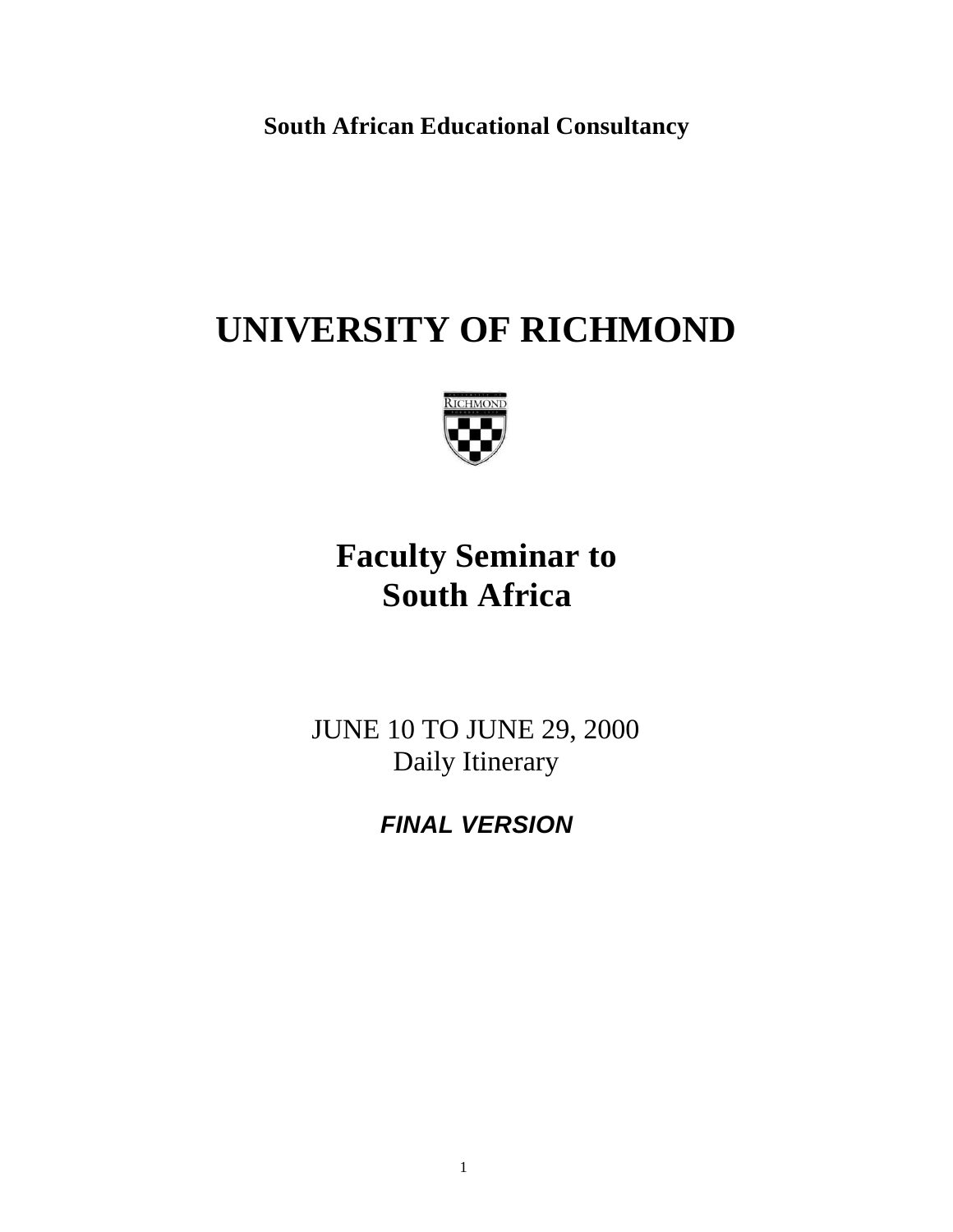### **EMERGENCY CONTACT TELEPHONE NUMBERS:**

**(all are cellular phones which are available on a 24 hour basis)**

**Kwa Zulu Natal** Roberta Paola: 083 253 6888 Greg Paola: 083 265 1717

**Gauteng:** Linda Copeland: 083 433 9567

### **Cape:**

Carol Duckitt: 082 821 0990

### **Accommodations:**

### **In Gauteng:**

**Grace Hotel** (Johannesburg) 54 Bath Avenue Rosebank, 2296 Fax: (011) 280 7333 Telephone: (011 280 7300

### **In Kwa Zulu Natal:**

#### **Hluhluwe Game Reserve**

Hluhluwe, Kwa Zulu Natal Fax: (035) 562 0113 Telephone: (035) 5620255

#### **Edward Hotel**

Marine Parade North Beach, Durban 4000 Fax: (031) 337 3627 Telephone: (031) 337 3681

### **In the Eastern Cape:**

#### **Kings Lodge**

Hogsback, Eastern Cape Fax: (045) 962 1058 Telephone: (045) 962 1024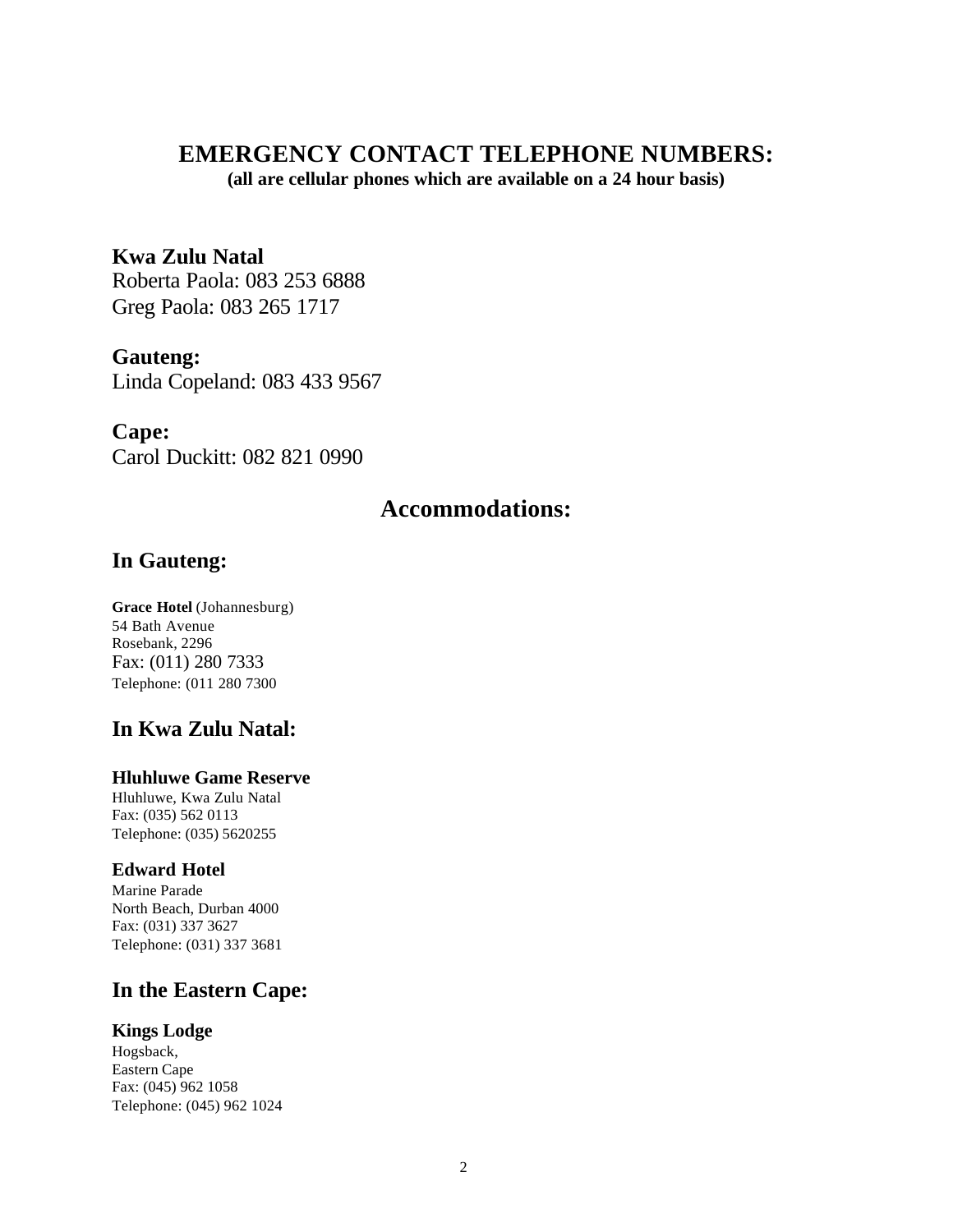### **In the Western Cape:**

#### **Portswood Hotel**

Portswood Square, Portswood Road Victoria and Albert Waterfront Cape 8002 Fax: (021) 419 7570 Telephone: (021) 418 3281

### **Last minute notes:**

Linda Copland has informed me that on Monday, June  $12<sup>th</sup>$ , there is a planned mass demonstration at the University of Witswatersrand. Should she need to change plans, she will have the cellular number of both the Grace Hotel Driver (who is taking you to Soweto) and the Welcome Tour Driver (who is taking you to Wits).

We do not anticipate any problems, but are planning for any eventuality.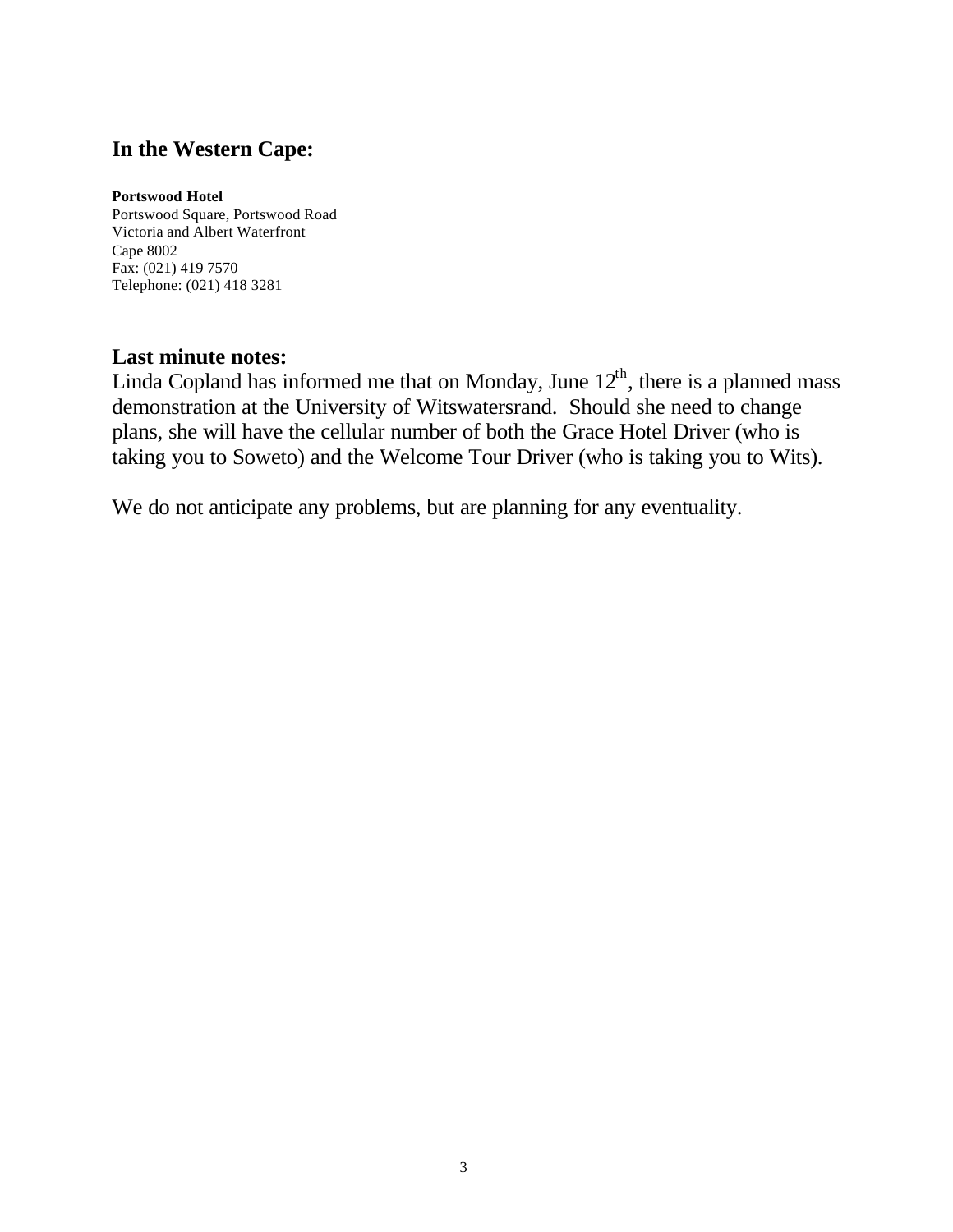### **DAILY ITINERARY**

*(for more information on all of the places you will be visiting, visit: http://www.sa-venues.com)*

## **June 10, 2000**

| TIME                 | <b>ITINERARY</b>                                                                                                                                                                                                                                                                                                                                                                                                                                                             |
|----------------------|------------------------------------------------------------------------------------------------------------------------------------------------------------------------------------------------------------------------------------------------------------------------------------------------------------------------------------------------------------------------------------------------------------------------------------------------------------------------------|
| 13:41                | Depart Richmond Airport. TWA flight 3864. Check your<br>bags straight through to Johannesburg and try and get your<br>boarding passes for your SAA flight at this time. If you fail<br>to do so you will have to check in at the SAA counter in<br>New York.                                                                                                                                                                                                                 |
| 15:11                | Arrive JFK. Make your way to the Delta Terminal.<br>Confirm that SAA haven't moved terminals!                                                                                                                                                                                                                                                                                                                                                                                |
| 17:55                | Depart SAA airways flight 202 (from the Delta Terminal).                                                                                                                                                                                                                                                                                                                                                                                                                     |
| <b>June 11, 2000</b> |                                                                                                                                                                                                                                                                                                                                                                                                                                                                              |
| TIME                 | <b>ITINERARY</b>                                                                                                                                                                                                                                                                                                                                                                                                                                                             |
| 14:30                | Arrive Johannesburg International Airport. Proceed through<br>customs and immigration. Welcome Tours (Flexi Wheels)<br>will be waiting for you upon exit from the customs section.<br>Locate the driver holding the sign with "University of<br>Richmond" on it, and follow him to your transport to the<br>Grace Hotel.<br>Check in at the Grace Hotel. Ensure that you have received<br>your "Welcome Kits" from Lezl van Vueran. She has                                  |
|                      | promised to have them placed in your rooms. The kits<br>contain your internal travel tickets, and information on<br>South African as well as an insect repellent. NB. Important<br>information regarding your entire visit is contained within<br>these packages. Please use your free time today to<br>familiarize yourselves with the items in the packages, as it<br>will be useful for the duration of your visit.                                                       |
|                      | Rest of evening at Leisure. Traditionally, many places close<br>on a Sunday. The Grace Hotel has informed me that the<br>Rosebank Mall not far from your hotel, will be open till<br>5pm and there is the largest flea market in Johannesburg on<br>the roof. Follow South African hours and resist the<br>temptation to go to bed upon arrival. Shower, have some<br>coffee and explore the neighborhood around you in groups<br>and read the information in your packages. |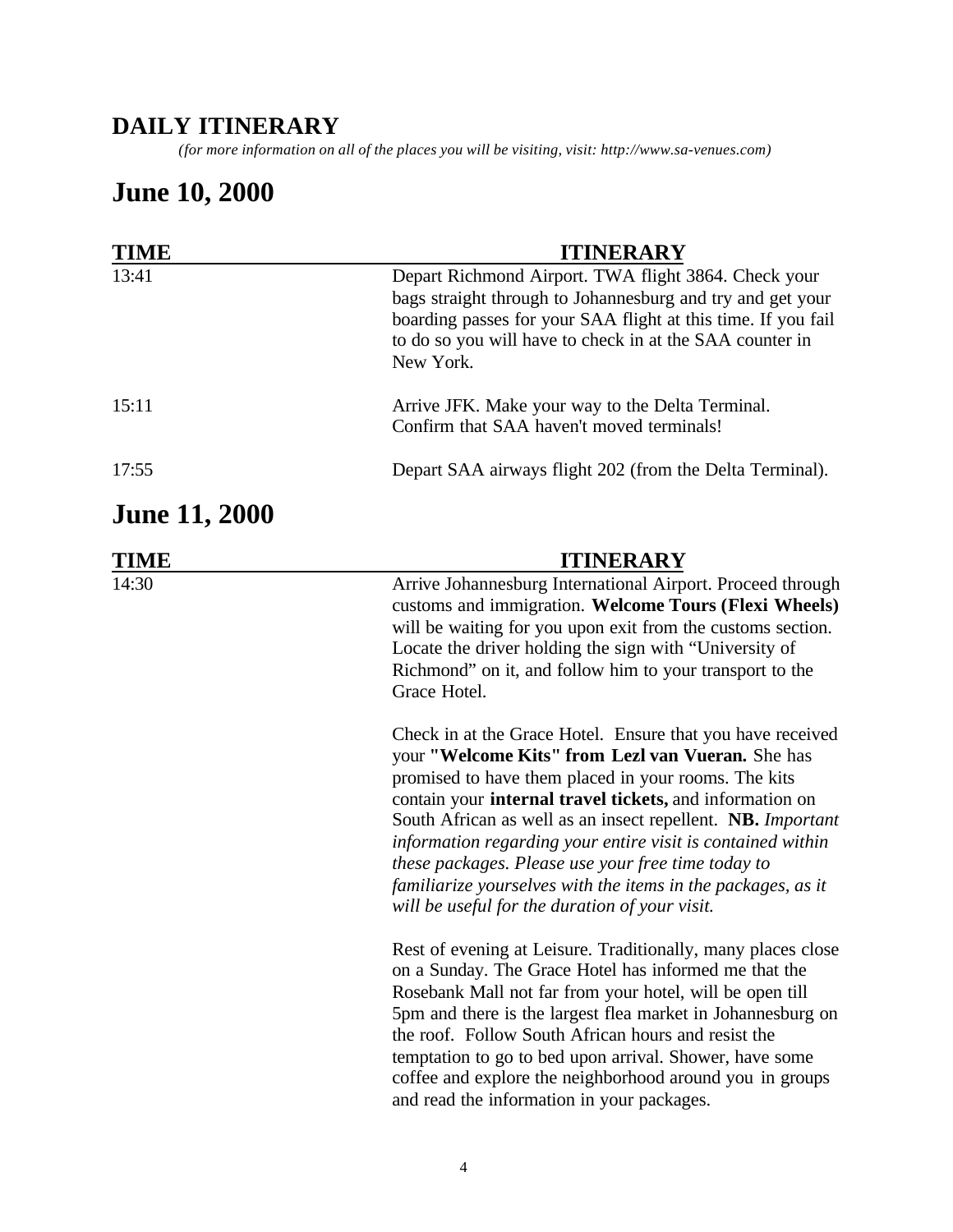Dinner under your own arrangements.

# **June 12, 2000**

| <b>TIME</b>    | <b>ITINERARY</b>                                                                                                                                                                                                                                                                                                                                                                                                                                                                  |
|----------------|-----------------------------------------------------------------------------------------------------------------------------------------------------------------------------------------------------------------------------------------------------------------------------------------------------------------------------------------------------------------------------------------------------------------------------------------------------------------------------------|
| 06:00 to 08:00 | Breakfast will be served at the hotel.                                                                                                                                                                                                                                                                                                                                                                                                                                            |
| 08:30          | You will meet your Grace Hotel driver in the hotel lobby<br>for your tour of Soweto. This will be followed by lunch in a<br>shebeen (traditional township eating and drinking<br>establishment) in Soweto. The Grace Hotel has organized<br>this tour, and you will be using their driver. The tour has<br>been pre-paid, as has the lunch. Drinks will be extra. For<br>the remaining time in Gauteng, you will be using Welcome<br>Tours (Flexi Wheels) except where indicated. |
| 13:00          | You will be returned to the hotel                                                                                                                                                                                                                                                                                                                                                                                                                                                 |
| 14:30          | Your Welcome Tour Driver will collect you from the lobby<br>of the Grace Hotel for your drive to Wits University.                                                                                                                                                                                                                                                                                                                                                                 |
| 14:55          | You will be met by Linda Copeland, the Director of the<br>International Office in the basement parking area of Senate<br>House, Jorissen Street, Braamfontein. Welcome Tours<br>(Flexi Wheels) must ensure that the registration number of<br>the vehicle is given to Linda Copeland prior to arrival.                                                                                                                                                                            |
| 15.00-16.15    | Talk by Professor Kathy Munro on "The Role of Mining<br>(gold and diamonds) in the South African economy".<br>Venue: 3 <sup>rd</sup> Floor, Part-time Studies Centre, West Campus.                                                                                                                                                                                                                                                                                                |
| 16:30          | The Driver from Welcome Tours (Flexi Wheels) will<br>collect you from the basement parking area of Senate<br>House, Jorissen Street, Braamfontein.                                                                                                                                                                                                                                                                                                                                |
| 17:00          | Return to Hotel.                                                                                                                                                                                                                                                                                                                                                                                                                                                                  |
| 19:00          | Evening free.                                                                                                                                                                                                                                                                                                                                                                                                                                                                     |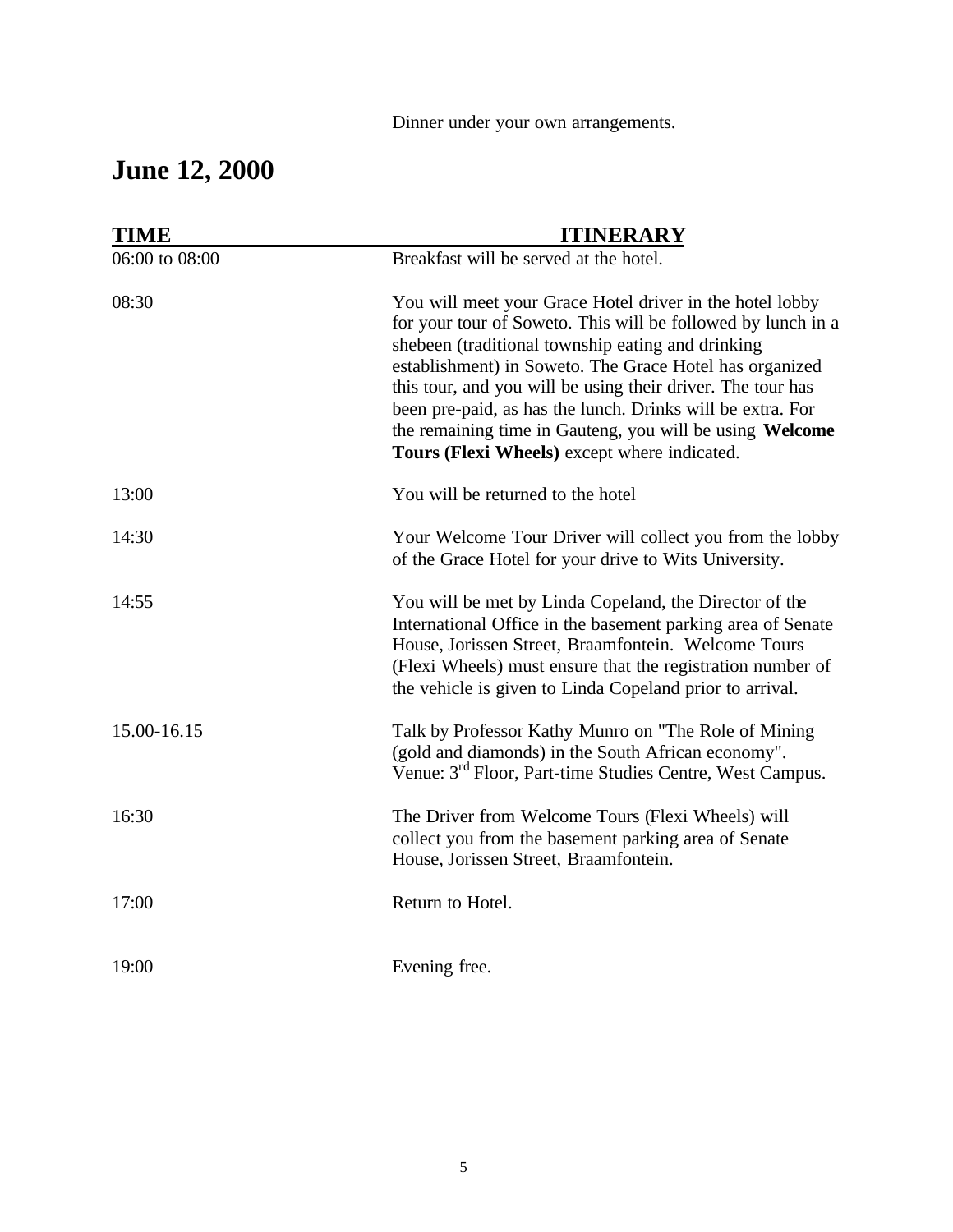# **June 13, 2000**

| <b>TIME</b>                                      | <b>ITINERARY</b>                                                                                                                                                                                                                                                                                                                                                              |
|--------------------------------------------------|-------------------------------------------------------------------------------------------------------------------------------------------------------------------------------------------------------------------------------------------------------------------------------------------------------------------------------------------------------------------------------|
| 06:00 to 08:00                                   | Breakfast will be served at the hotel.                                                                                                                                                                                                                                                                                                                                        |
| 08:00                                            | Meet your driver from Welcome Tours (Flexi Wheels) in<br>the hotel lobby for transport to the University of the<br>Witswatersrand.                                                                                                                                                                                                                                            |
| 09.00 to 10.00                                   | Tour of the Wits campus. Group to be dropped at Senate<br>House, Jorissen Street, Braamfontein, Johannesburg. (The<br>driver to drive into the basement parking of Senate House<br>where the group will be met. In order to arrange this, Linda<br>Copeland will require the registration number of the vehicle<br>a day in advance, this will be provided by Welcome Tours.) |
| 10.00 to 10.30                                   | Tea at the Wits Club, West Campus.                                                                                                                                                                                                                                                                                                                                            |
| 10.45 to 12.00                                   | Individual appointments.                                                                                                                                                                                                                                                                                                                                                      |
| Professor Mary Churchill                         | To meet with Ms Zena Richards, Head: Counselling &<br>Career Development Unit, and other staff of the Unit,<br>Room 3002, 3 <sup>rd</sup> Floor, Senate House.                                                                                                                                                                                                                |
| Professor Vincent Wang                           | To meet with Professor Tom Lodge, Dept of Political<br>Studies, Room 19, Central Block. (I am trying to get<br>Professor John Stremlau, Head of Department of<br>International Relations, to attend this meeting - he is<br>arriving from Beijing on the morning of $13th$ June!)                                                                                             |
| Professor Avis Jones-de Weever                   | To meet with Mr Iain Burns and Ms Anita Keshav from the<br>Research Office, Mr Henry Watermeyer, Director of the<br>Computer Centre and Ms Yolisa Makubalo from the<br>Academic Information Systems Unit. The meeting will be<br>held in Room 9017, 9 <sup>th</sup> Floor, Senate House.                                                                                      |
| Professor Robert Schmidt<br>Professor Erik Craft | To meet with Professor Harry Zarenda of the Dept of<br>Economics and Professor Raymond Parsons of the<br>Department of Business Economics in Room 120, New<br>Commerce Block, West Campus.                                                                                                                                                                                    |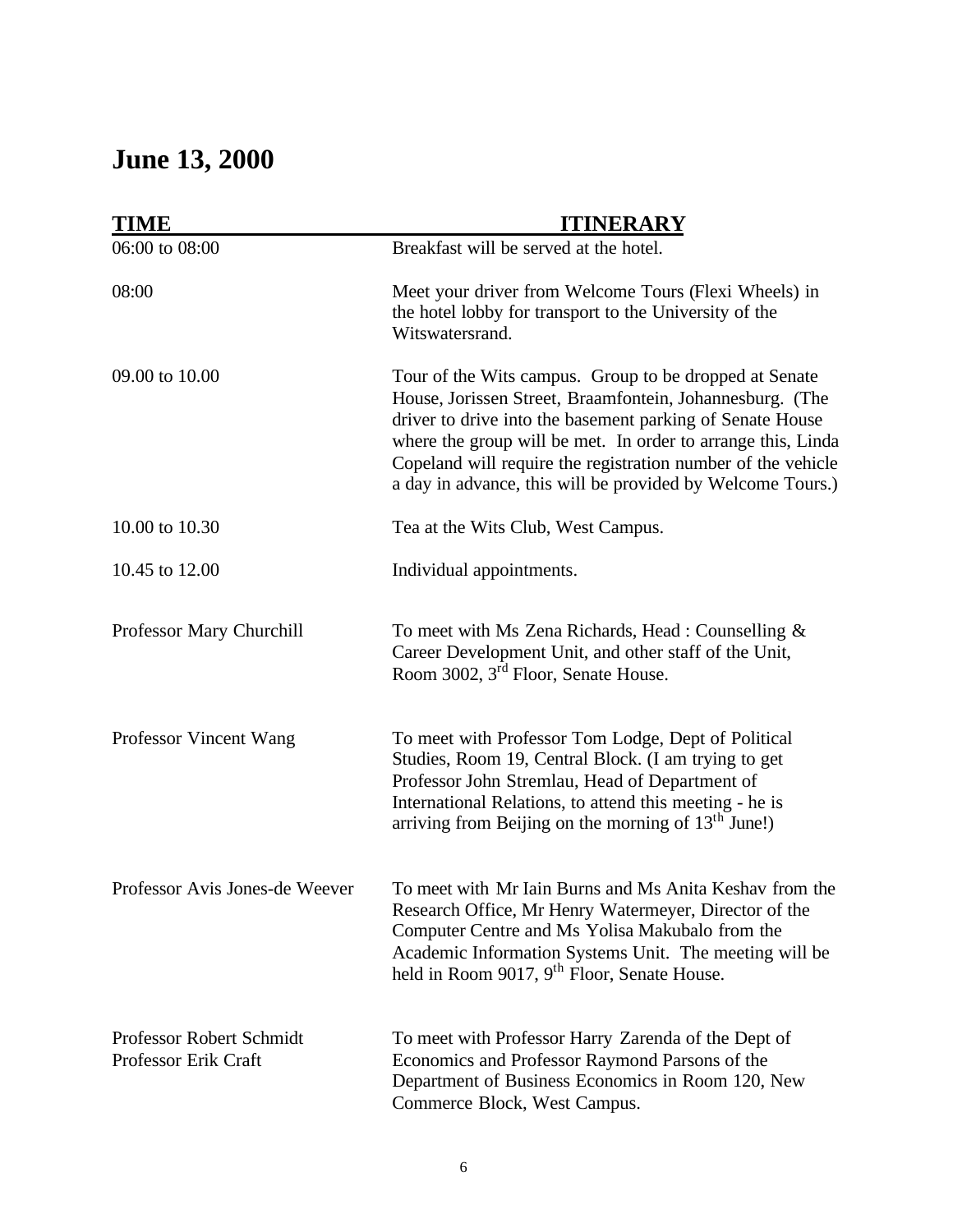| Professor Jonathan Stubbs | To meet with Professor Jonathan Klaaren and Mr Marius<br>Pieterse of the Faculty of Law in Room 76, Oliver<br>Schreiner School of Law.                                                                                                                                                                                                                                                                                                                |
|---------------------------|-------------------------------------------------------------------------------------------------------------------------------------------------------------------------------------------------------------------------------------------------------------------------------------------------------------------------------------------------------------------------------------------------------------------------------------------------------|
| Professor Uliana Gabara   | To meet with Ms Linda Copland, Acting Director of the<br>International Office, Room 011, Senate House Concourse.                                                                                                                                                                                                                                                                                                                                      |
| 12.30 to 14.00            | Lunch at the Wits Club.                                                                                                                                                                                                                                                                                                                                                                                                                               |
| 14.15                     | Seminar. Venue: 3 <sup>rd</sup> Floor, Part-time Studies Centre, West<br>Campus. Topics:                                                                                                                                                                                                                                                                                                                                                              |
|                           | South Africa's regional strategy of democratisation - by Mr<br>Chris Landsberg                                                                                                                                                                                                                                                                                                                                                                        |
|                           | Some key contemporary South African economic problems<br>- by Professor Charles Simkins                                                                                                                                                                                                                                                                                                                                                               |
|                           | Professor Tom Lodge still to confirm the title of his<br>presentation.                                                                                                                                                                                                                                                                                                                                                                                |
| 17.00                     | Cocktail function hosted by the Deputy Vice-Chancellor<br>(Partnerships & Linkages), Professor Leila Patel.<br>Venue: Council Dining Room, 11 <sup>th</sup> Floor, Senate House.                                                                                                                                                                                                                                                                      |
| 19:00                     | Welcome Tour Driver to collect from the basement of<br>Senate House at the same point where he dropped them off<br>in the morning. Linda Copeland will need the registration<br>number of the vehicle prior to this so that she may arrange<br>access to the basement parking area.<br>Dress: Smart Casual. The reception should finish at<br>approximately 19:00. A finger supper and drinks will be<br>served. This will be your dinner, so eat up! |
| 19.00                     | There are cultural events being staged as part of the Urban<br>Futures 2000 Conference, which is being hosted at Wits, at<br>Museum Afrika in Newtown, Johannesburg. The group is<br>most welcome to participate in these events. The<br>programme for the social events is not yet completed.<br>Details to follow as soon as the programme is available.                                                                                            |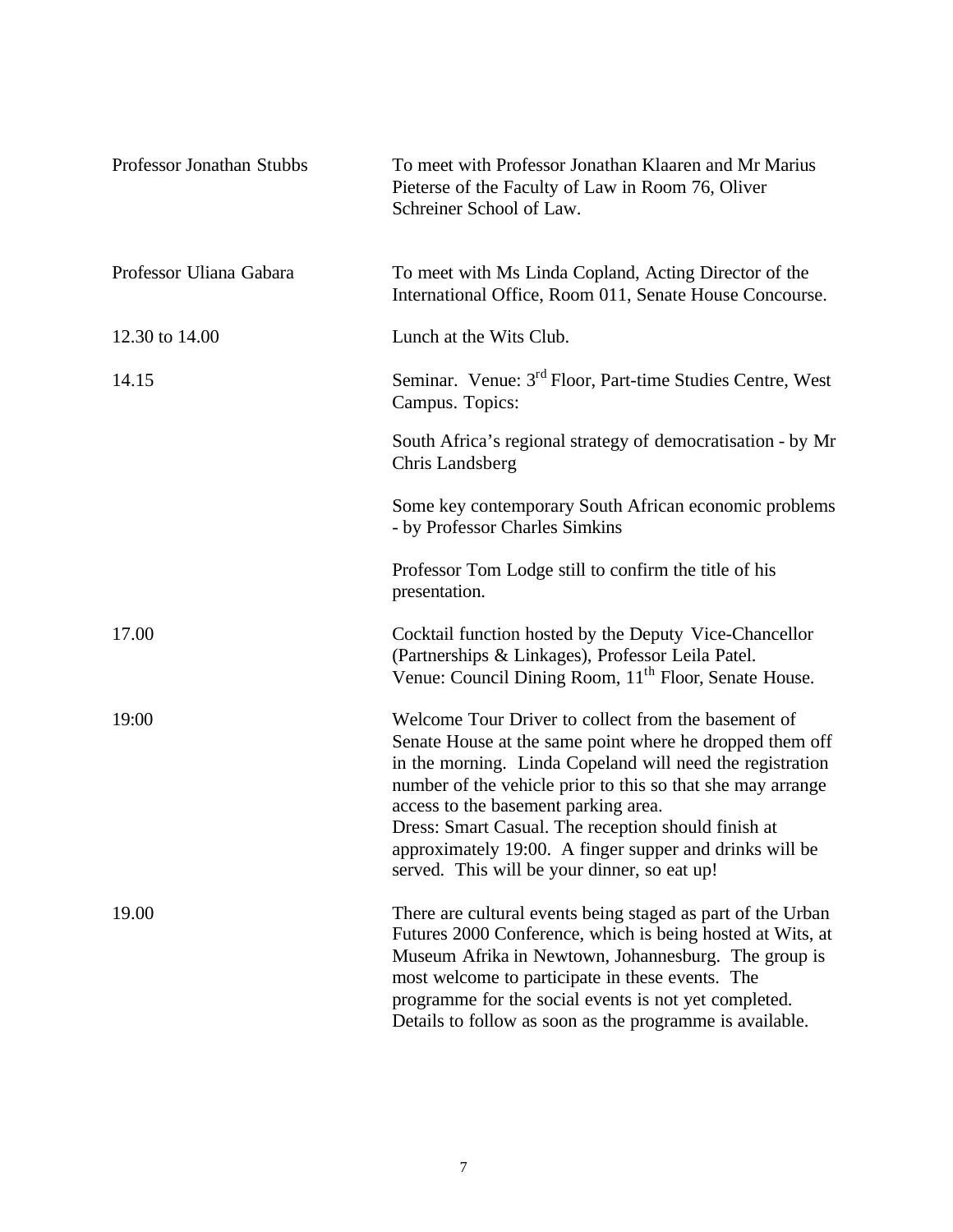# **June 14, 2000**

| Arrival at the Main Entrance of UP in Lynnwood Road                                                                                                                    |
|------------------------------------------------------------------------------------------------------------------------------------------------------------------------|
| Delegation will be met by Ms Salome Coertze,<br>International Institutional Agreements Advisor,<br>International Affairs Office at the Main Entrance                   |
| Group to meet with Prof Marie Muller – Dean of<br>Humanities and Director of the Centre for International<br>Political Studies, former Head of Department: Political   |
| Meeting will take place in Room 7-17, Committee Room of                                                                                                                |
| Group to meet with Prof Sibisisu Vil-Nkomo – Dean of the<br>Faculty of Economic and Management Sciences<br>Meeting will take place in Room 2-12, Economic and          |
| Refreshments at the International Affairs Office, Student                                                                                                              |
| Campus Tour (possible assistance from Marketing                                                                                                                        |
| Lunch on campus with the staff members of the<br>International Affairs Office (Staff Dining Hall)<br>Ms Mahlogonolo Mphahlele, International Student and Staff Advisor |
|                                                                                                                                                                        |
| Group to meet with Mr E Moraka, Head: Student Support<br>The meeting will be held in Room 2-25, Student Affairs                                                        |
|                                                                                                                                                                        |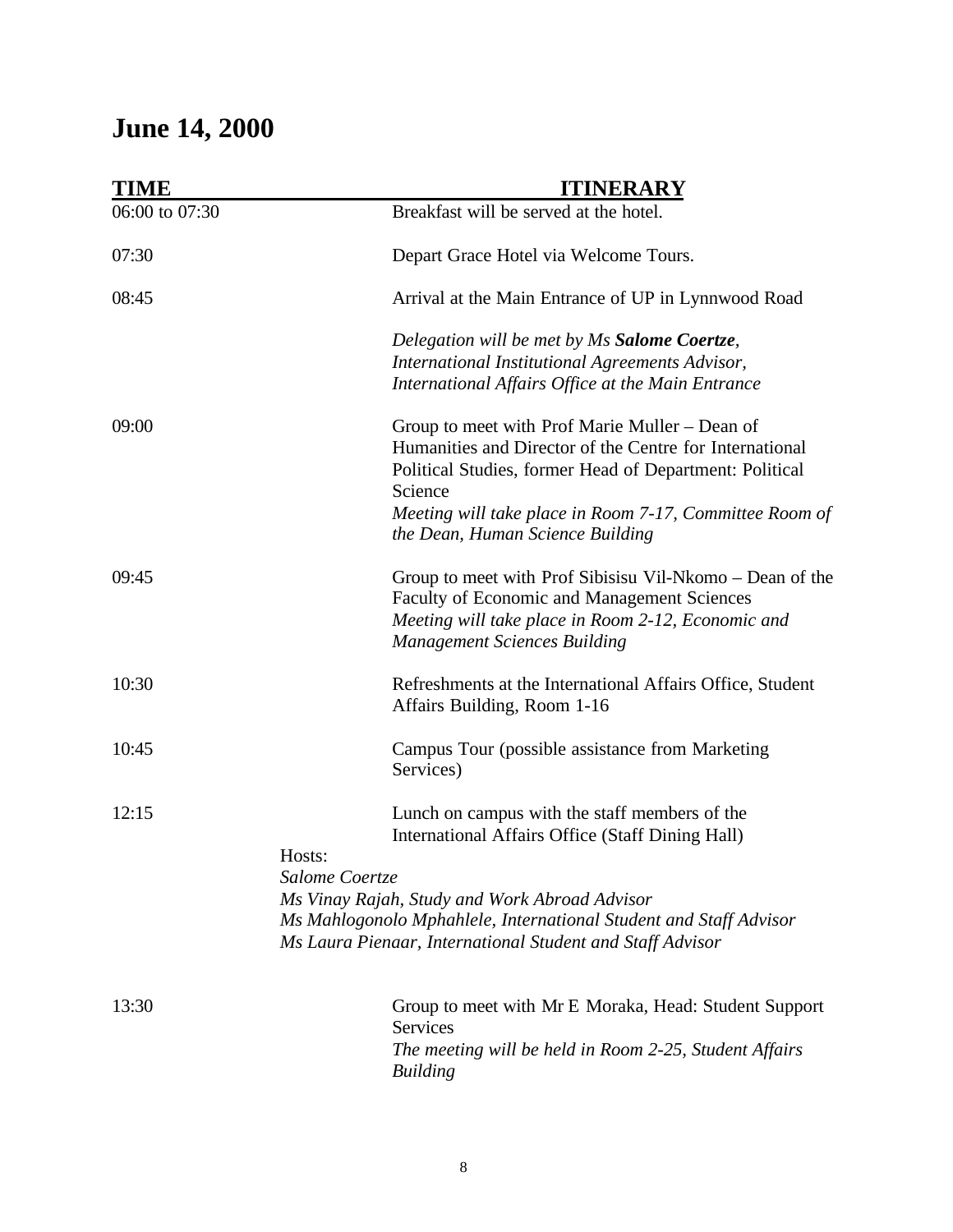| 14:00 | Group to visit the Tukkiewerf, SRC Offices and meet with Prof C<br>Jacobs.<br>Short tour will be included and Prof Jacobs will share ideas on<br>Integration of Students, Guidance Programmes for Student Leaders<br>and Pre-, in, after care of students, etc. (Prof Jacobs requested an<br>hour) |
|-------|----------------------------------------------------------------------------------------------------------------------------------------------------------------------------------------------------------------------------------------------------------------------------------------------------|
| 15:00 | Group to meet with Prof Theuns Erasmus, Deputy Vice-Chancellor<br>and Acting Director of the International Affairs Office<br>Meeting will be held in the Meeting Room, Room 1-16, Student<br><b>Affairs Building</b>                                                                               |
| 15:30 | Refreshments and closure of the visit at the IAO, Student Affairs<br>Building, Room 1-16                                                                                                                                                                                                           |
| 16:00 | Group to be picked up at the Main Entrance, Lynnwood Road                                                                                                                                                                                                                                          |

# **June 15, 2000**

| TIME            | <b>ITINERARY</b>                                                                                                                                                                                         |
|-----------------|----------------------------------------------------------------------------------------------------------------------------------------------------------------------------------------------------------|
| 06:00 to 07:00  | Breakfast will be served at the hotel.                                                                                                                                                                   |
| 07:00           | Depart Grace Hotel via Welcome Tours (Flexi Wheels)<br>transport for Johannesburg International Airport.                                                                                                 |
| 07:45           | Proceed to Domestic Departures for your flight to Durban.                                                                                                                                                |
| 09:00           | Depart Johannesburg on SAA flight 507                                                                                                                                                                    |
| 10:10           | Arrive Durban International Airport. Upon arrival in<br>Durban you will be met by Welcome Tours (Flexi<br><b>Wheels</b> ) and taken to Edward Hotel where you may drop<br>off your luggage and check in. |
| 11:30           | Depart the Edward for the University of Natal.                                                                                                                                                           |
| 12:00           | Meet with Mr. Ravi Naidoo at the Student Counseling<br>Center at the University of Natal and be escorted to lunch.                                                                                       |
| $12:00 - 13:00$ | Lunch                                                                                                                                                                                                    |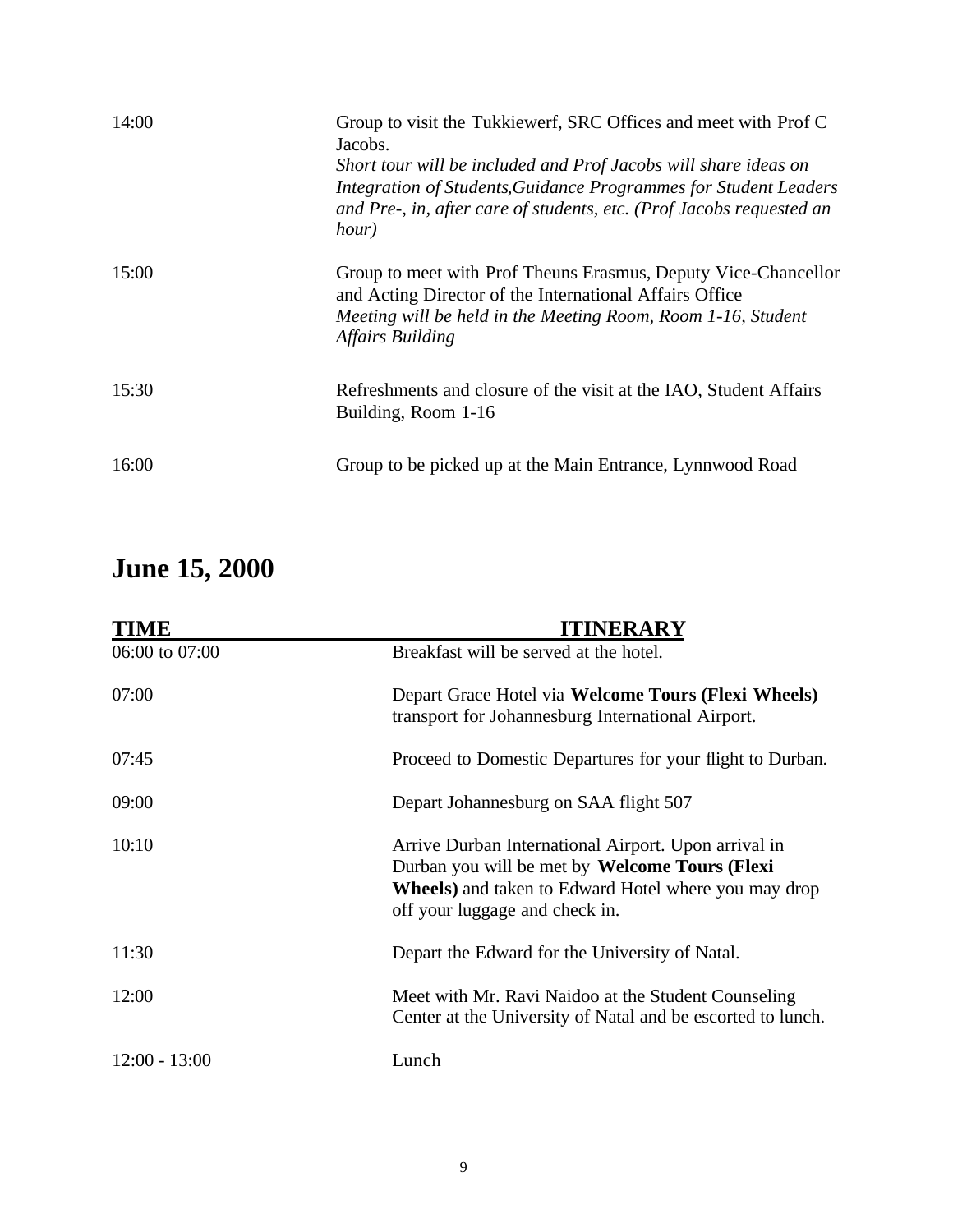| $13:00 - 14:15$ | Presentation by the Counseling Center. Topic: Integration<br>on Campus.                                                                                                                                                                                                                                               |
|-----------------|-----------------------------------------------------------------------------------------------------------------------------------------------------------------------------------------------------------------------------------------------------------------------------------------------------------------------|
| 14:30           | Ravi Naidoo will escort you to the Presentation by<br>Professor Holden, Dean, Economics Dept, University of<br>Natal, Durban. VENUE: Division of Economics, Room A<br>918, 9th floor, Shepstone Building.                                                                                                             |
| 16:00           | Meet your driver from Welcome Tours (Flexi Wheels)<br>outside Shepstone Building, University of Natal, for return<br>to Edward Hotel for check in.                                                                                                                                                                    |
| 18:30           | Dinner in the Smorgasbord Restaurant of the Edward Hotel<br>with: Prof. Johnston, Prof. Rycroft, Prof. Holden, Ms.<br>Cassim, Mr. Gumede, Mr. and Mrs. Mdadala, Mr. Naidoo,<br>Prof. Daniel, Prof. and Mrs. De Kadt, Mr. Gow, Dr. Player,<br>Ms. Dancaster, Roberta and Gregory Paola. (See attached<br>bios for KZN) |

# **June 16, 2000**

| <b>TIME</b>       | <b>ITINERARY</b>                                                                                                                                                                                                                                                                                                                                                                                                        |
|-------------------|-------------------------------------------------------------------------------------------------------------------------------------------------------------------------------------------------------------------------------------------------------------------------------------------------------------------------------------------------------------------------------------------------------------------------|
| $06:30 - 09:00$   | Breakfast is served at the Edward.                                                                                                                                                                                                                                                                                                                                                                                      |
| 09:00             | Meet Dr. Player in the lobby of the Edward.<br>Depart via Welcome Tours (Flexi Wheels) for Hluhluwe.<br>Dr. Player will provide commentary on the way and stop to<br>discuss certain sights of interest along the way. There will<br>be a cooler box in the van with beer, soft drinks, juice and<br>water.                                                                                                             |
| 12:00 Approximate | Arrive Hluhluwe Game Reserve. For check in purposes<br>your Reference Number is: 550138/156438. All<br>accommodation has been pre paid.<br>Your accommodation consists of the following room<br>allocations:<br>1X 4-bedded chalet. Occupants: Dr. Gabara, Dr.Churchill,<br>Dr. deWeever.<br>1 X4-bedded chalet. Occupants: Dr. Wang, Dr. Stubbs, Dr.<br>Craft, Dr. Schmidt.<br>1 X2-Bed unit. Occupant: Dr. Ian Player |
| 12:30 Approximate | Driver departs. Lunch at the Hluhluwe Restaurant. This<br>meal and all meals at Hluhluwe must be paid for by credit                                                                                                                                                                                                                                                                                                     |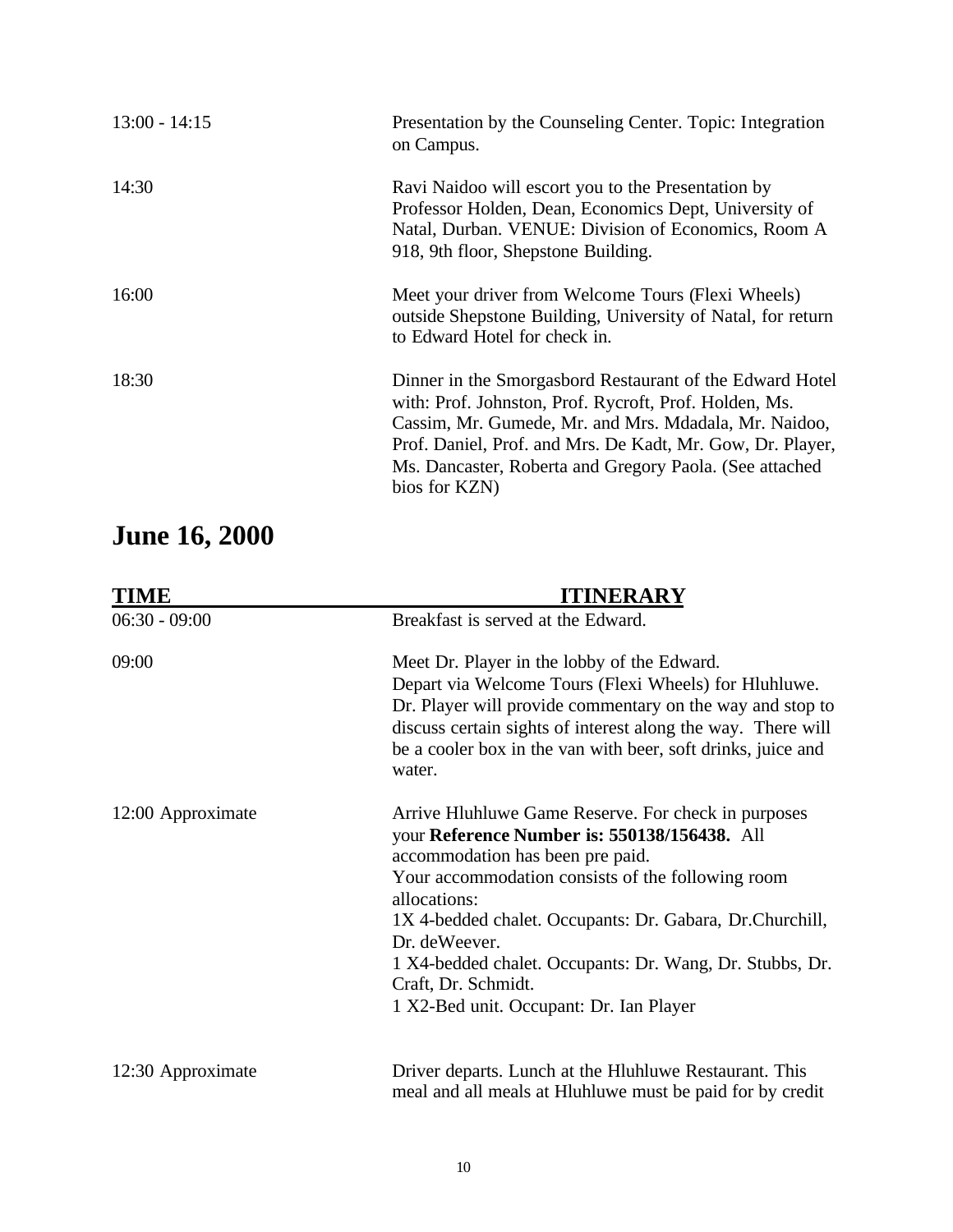|                   | card. Dr. Player is your guest for all meals.<br>Accommodation has all been pre-paid.                                                                                                                                                       |
|-------------------|---------------------------------------------------------------------------------------------------------------------------------------------------------------------------------------------------------------------------------------------|
| 13:30 Approximate | You are in the very capable hands of Dr. Player for the rest<br>of your stay in Hluhluwe.<br>Tonight you will hopefully be able to participate on a night<br>game drive, or if this isn't possible, you will participate on<br>the $17th$ . |
| 18:30             | Dinner in the Hluhluwe Restaurant.                                                                                                                                                                                                          |

# **June 17, 2000**

| <b>TIME</b>      | <b>ITINERARY</b>                                                                                        |
|------------------|---------------------------------------------------------------------------------------------------------|
| $07:00 - 0:9:30$ | Breakfast is served in the Hluhluwe Dining Room.                                                        |
| 10:00            | Dr. Player will be giving you a seminar in a room<br>organized by Mr. Smale.                            |
| $12:00 - 14:30$  | Lunch is available in the dining room.                                                                  |
| 15:00            | Afternoon game walk with a guide. Organized through Mr.<br>Smale. Dr. Player will act as a commentator. |
| $17:45 - 21:00$  | Dinner is available in the dining room.                                                                 |

# **June 18, 2000**

| <b>TIME</b>       | <b>ITINERARY</b>                                                                                                                                                                                                                      |
|-------------------|---------------------------------------------------------------------------------------------------------------------------------------------------------------------------------------------------------------------------------------|
| $07:00 - 0:9:30$  | Breakfast is served in the Hluhluwe Dining Room.                                                                                                                                                                                      |
| 10:00             | Meet Welcome Tour driver at reception for your trip back<br>to Durban.                                                                                                                                                                |
| 12:30 approximate | Arrive Edward Hotel. Dr. Player departs.<br>Afternoon at leisure. There is a large flea market within a<br>short walk in a northerly direction from your hotel on the<br>beachfront.                                                  |
| 17:00             | Meet in Lobby for transport to the Paola home. You will be<br>hosted to a traditional South African Lamb on a spit and<br>join the Bonner Scholar group from the University of<br>Richmond. Staff from the United States Consulate in |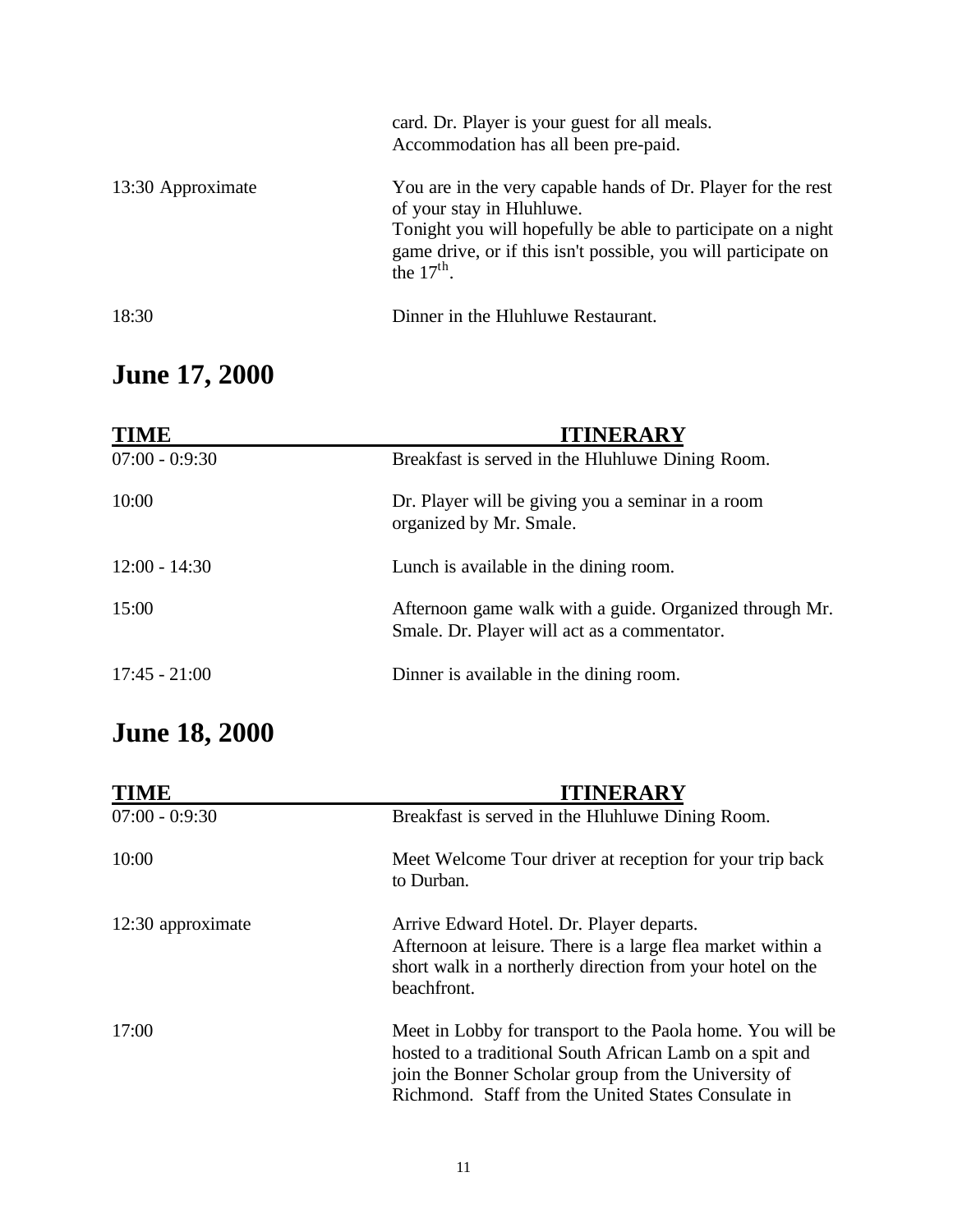Durban has also been invited. Transport to and from the Paola home will be handled by the Paola's.

## **June 19, 2000**

| <b>TIME</b>    | <b>ITINERARY</b>                                                                                                                                                                                                                                         |
|----------------|----------------------------------------------------------------------------------------------------------------------------------------------------------------------------------------------------------------------------------------------------------|
| 06:00 to 08:30 | Breakfast will be served at the hotel.                                                                                                                                                                                                                   |
| 08:30          | Depart Edward Hotel via Tours of Rememberance<br>Transport for Ghandi Tour and Indian Lunch.                                                                                                                                                             |
| 13:00          | Return to Edward Hotel                                                                                                                                                                                                                                   |
| 14:00          | Depart Edward Hotel for Thekwini Business Development<br>Centre via Welcome Tours (Flexi Wheels) for<br>presentation by Protas Madlala on grass roots development<br>initiatives.<br>Venue: TBDC Centre<br>127 Alice Street<br>Durban, 4000 Tel: 3097908 |
| 17:00          | Return to Hotel via Welcome Tours (Flexi Wheels). Rest of<br>evening free.                                                                                                                                                                               |

## **June 20, 2000**

| <b>TIME</b>    | <b>ITINERARY</b>                                                                                                                                                                     |
|----------------|--------------------------------------------------------------------------------------------------------------------------------------------------------------------------------------|
| 06:00 to 07:45 | Breakfast will be served at the hotel.                                                                                                                                               |
| 07:45          | Depart Edward Hotel via Welcome Tours (Flexi Wheels)<br>for University of Natal, Durban                                                                                              |
| 08:30          | Arrive: The Conference Room, Communications and<br>Publicity Centre, University of Natal, Durban.<br>Jeff Gow to present on "HEARD" along with Lisa<br>Dancaster and Rafael de Kadt. |
| 10:00          | Democracy For All/Street Law<br>Centre for Socio-Legal Studies, Hut 11<br>University of Natal<br>Mr. Bheki Gumede to present on the Street Law Program at<br>University of Natal     |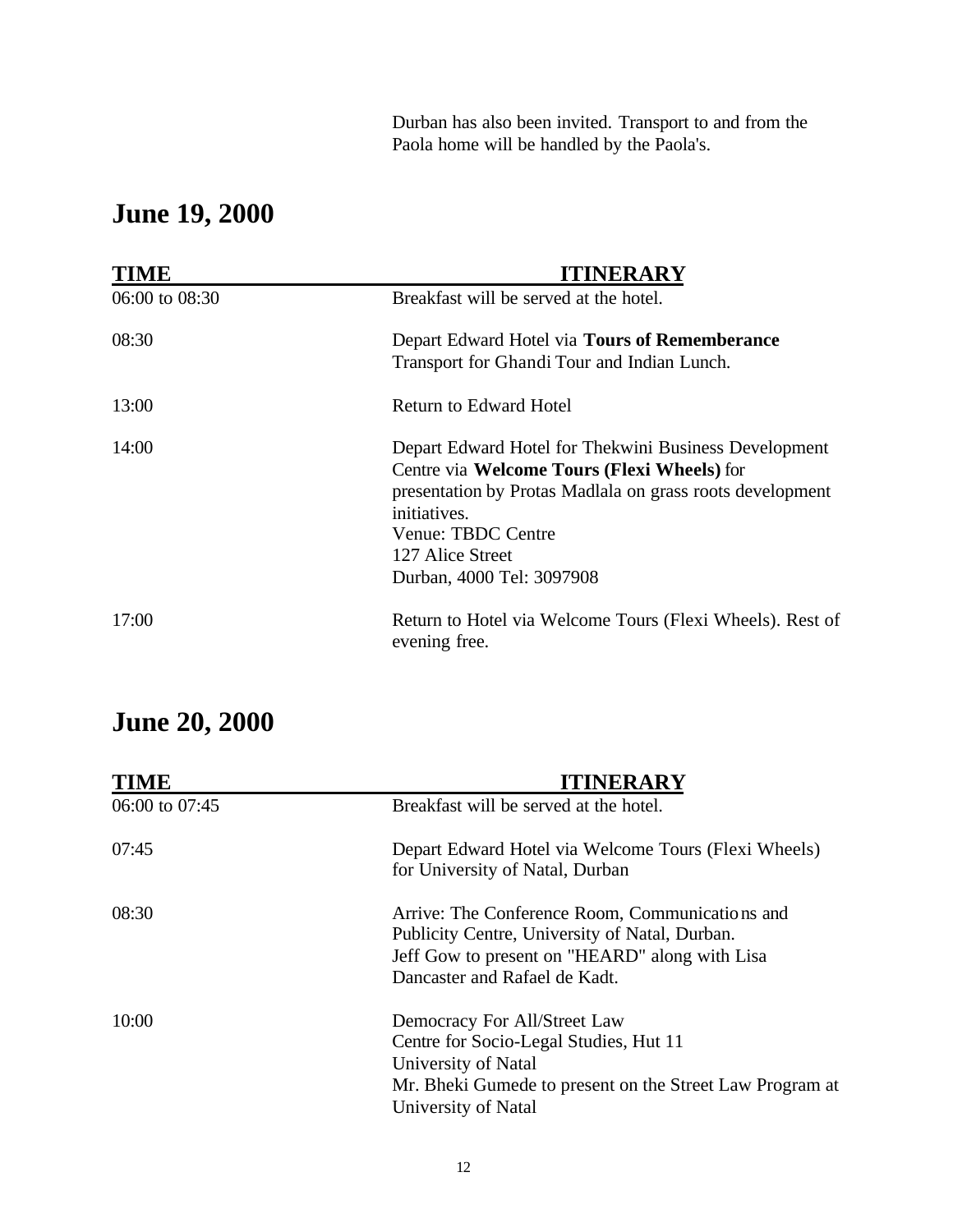| 12:30                               | Lunch hosted by UND, Bheki Gumede, Organizer                                                                                                                                                                 |
|-------------------------------------|--------------------------------------------------------------------------------------------------------------------------------------------------------------------------------------------------------------|
| 14:00                               | Depart for Valley of 1,000 Hills for tour of Zulu Culture,<br>via Welcome Tours (Flexi Wheels) who will meet you<br>outside the Centre for Socio-Legal Studies, Hut 11                                       |
| 17:30                               | Approximate return to Edward Hotel. Evening free. You<br>will be departing the Hotel at 4:45 AM! You must be at the<br>airport no later than 5 am, so please be prompt.                                      |
| <b>June 21, 2000</b><br><b>TIME</b> | <b>ITINERARY</b>                                                                                                                                                                                             |
| 04:45                               | Depart Edward Hotel for Durban International Airport via<br>Welcome Tours (Flexi Wheels).                                                                                                                    |
| 05:00                               | Check in for flight to East London from the domestic<br>departure terminal.                                                                                                                                  |
| 06:00                               | Depart Durban International Airport via<br>SAA flight #1301                                                                                                                                                  |
| 07:20                               | Arrive East London Airport, collect baggage and meet<br>driver from Amatola Tours for your transfer to the<br>University of Fort Hare.                                                                       |
| 10:00                               | Arrive Ft. Hare, Administration Building. You will need to<br>make your way to the Public relations office. The Director<br>of Communications and Marketing will take you to the<br>venue for your meetings. |
| $10:15 - 10:30$                     | Tea and coffee                                                                                                                                                                                               |
| $10:30 - 11:00$                     | Introduction of Delegation: Vice Chancellor                                                                                                                                                                  |
| $11:00 - 13:00$                     | Discussion of common issues                                                                                                                                                                                  |
| $13:00 - 14:00$                     | Lunch, hosted by the University of Ft. Hare                                                                                                                                                                  |
| $14:00 - 15:30$                     | <b>Group Meetings</b>                                                                                                                                                                                        |
| $15:30 - 16:00$                     | Report back and Conclusion                                                                                                                                                                                   |
| $16:00 - 17:00$                     | Tour of Campus                                                                                                                                                                                               |
| 17:00                               | Depart for your Hotel: Kings Inn, in the town of Hogsback.                                                                                                                                                   |

### 13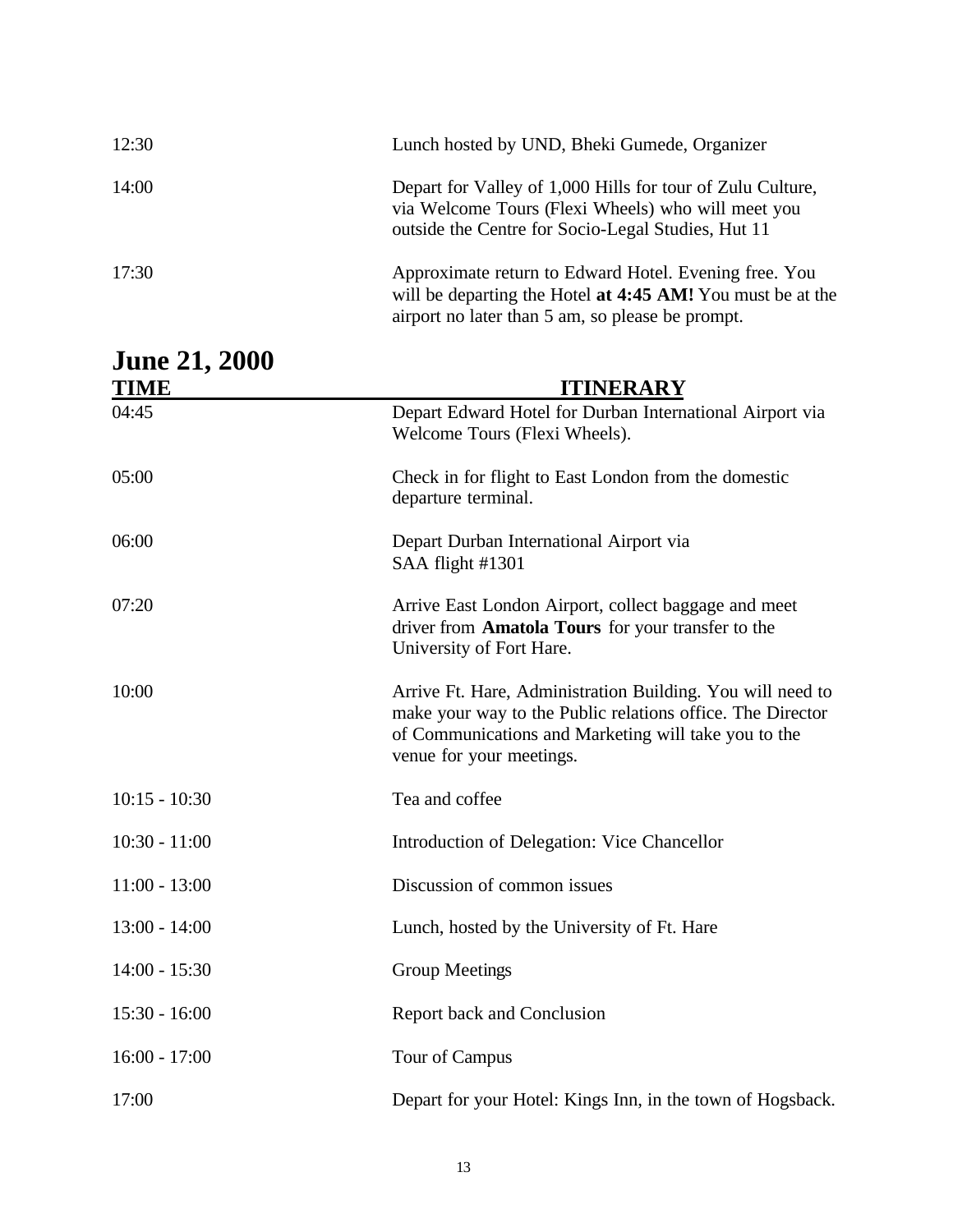18:00 - 21:30 Dinner at the Hotel. This is an extra charge and needs to be paid prior to check out. The rate, which includes room and breakfast for your Group as well as for the driver has been paid.

## **June 22, 2000**

| <b>TIME</b>     | <b>ITINERARY</b>                                                                                                                                                                                                                              |
|-----------------|-----------------------------------------------------------------------------------------------------------------------------------------------------------------------------------------------------------------------------------------------|
| $07:00 - 09:30$ | Breakfast is served in the Hotel                                                                                                                                                                                                              |
| 11:30           | Depart Hotel with <b>Amatola Tours</b> for transport to East<br>London Airport                                                                                                                                                                |
| 13:30           | Check in for flight SA 1374 for flight to Cape Town.                                                                                                                                                                                          |
| 14:40           | Depart East London                                                                                                                                                                                                                            |
| 16:45           | Arrive in Capetown. You will be met by <b>Great Escape</b><br><b>Tours</b> owner, Jayneen Keyser who will be your transport<br>for the entire Cape Town stay, with the exception of your<br>"Township Tour". Transfer to the Portswood Hotel. |
| 17:00           | Arrival at the Portswood.                                                                                                                                                                                                                     |
| 20:00           | Possible event: Theatre on the Bayproduction of "Two<br>Pianists - Four hands ". Should this happen, Jayneen will<br>supply your transport.                                                                                                   |

## **June 23, 2000**

| <b>TIME</b> | <b>ITINERARY</b>                                                                                                                                                                                                                       |
|-------------|----------------------------------------------------------------------------------------------------------------------------------------------------------------------------------------------------------------------------------------|
| 07:00       | Breakfast at the Portswood Hotel. NB: Breakfast is                                                                                                                                                                                     |
|             | normally served from 8am onwards. Capetonians get a                                                                                                                                                                                    |
|             | later start in the day than most people! However, I have<br>requested that breakfast be available on certain days from<br>7am due to early departures. The days marked "breakfast at<br>8am" will not be available for earlier eating. |
| 09.00       | Meet Jayneen in the lobby of the Portswood for Transfer to<br>University of Cape Town where Thenjiwe (TEN GEE)<br>WAY) Kona, who has arranged individual appointments,<br>will meet you. Details and bios to follow.                   |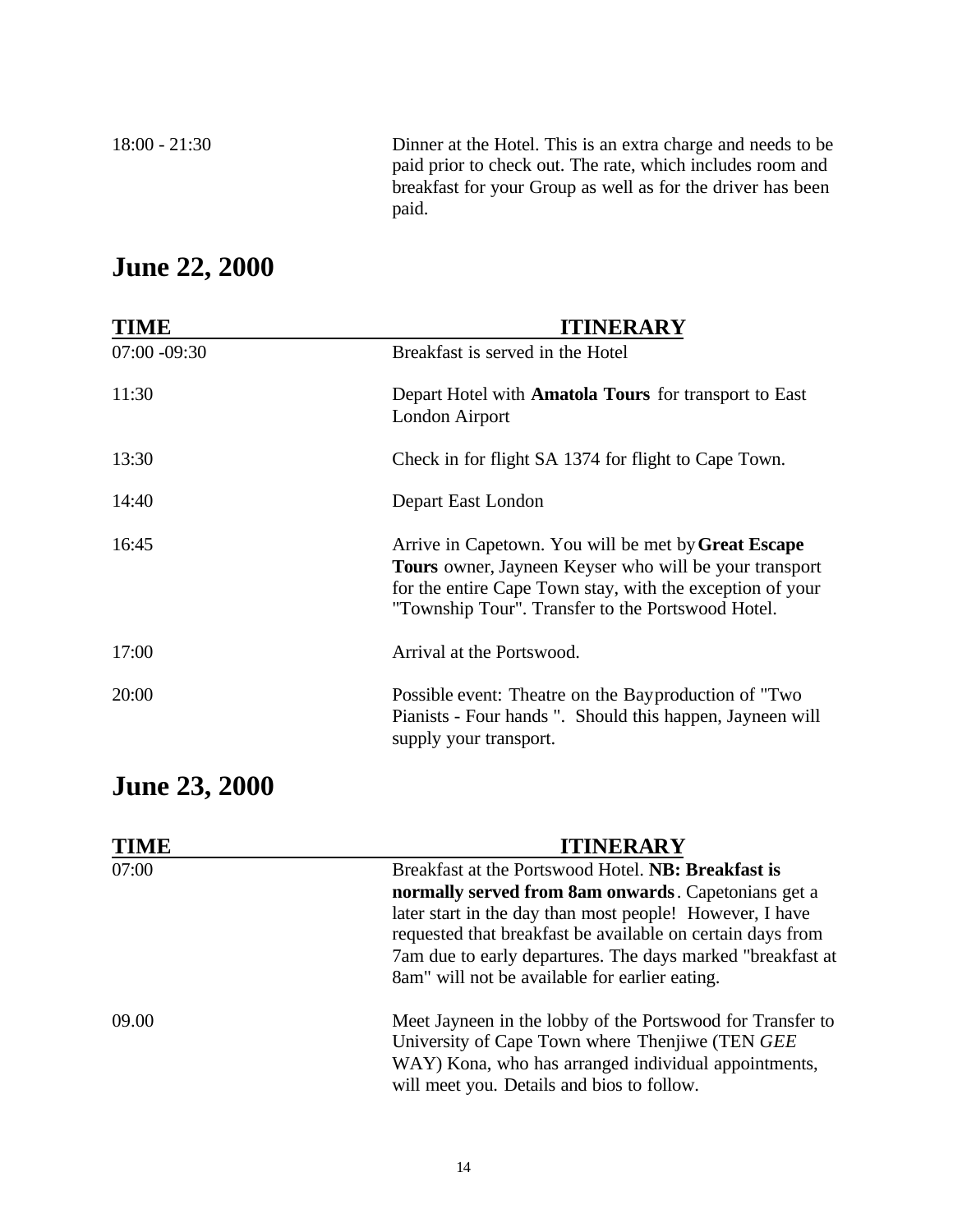| 12.30 | You will be escorted to Lunch at the Baxter Restaurant,<br>hosted by UCT                  |
|-------|-------------------------------------------------------------------------------------------|
| 14:00 | Depart UCT with your driver, Jayneen to the Graduate<br><b>School of Business</b>         |
| 15.00 | Seminar at the Graduate School of Business by Dr Thomas<br>Koelble                        |
| 17.00 | You will walk back to your Hotel, which is located next<br>door to the School of Business |
| 18:00 | Talk by Wilhelm Verwoerd at the Portswood Hotel<br>Boardroom. Subject: TRC.               |
| 20.00 | Dinner on your own arrangements.                                                          |

## **June 24, 2000**

| <b>TIME</b> | <b>ITINERARY</b>                                                                                                                                               |
|-------------|----------------------------------------------------------------------------------------------------------------------------------------------------------------|
| 07:00       | Breakfast at hotel                                                                                                                                             |
| 08:30       | Meet Jayneen in the lobby for Transfer to cable station.<br>Cable car up Table Mountain - weather permitting<br>(Alternate arrangements: drive to Cape Point.) |
| 11.00       | Return to lower cable station for transport to hotel                                                                                                           |
| 12.30       | Pick up from the Portswood Hotel by Temba of Temba's<br>Township Tours. Lunch in the township with<br>selected political delegates.                            |
| 17.30       | Return to hotel. Evening free to explore the waterfront and<br>its many features including the IMAX theatre                                                    |
|             | (see: http://www.sa-venues.com/wcattrac.htmfor more information concerning alternate visit to                                                                  |
|             | Cape Point and all the attractions of the Cape)                                                                                                                |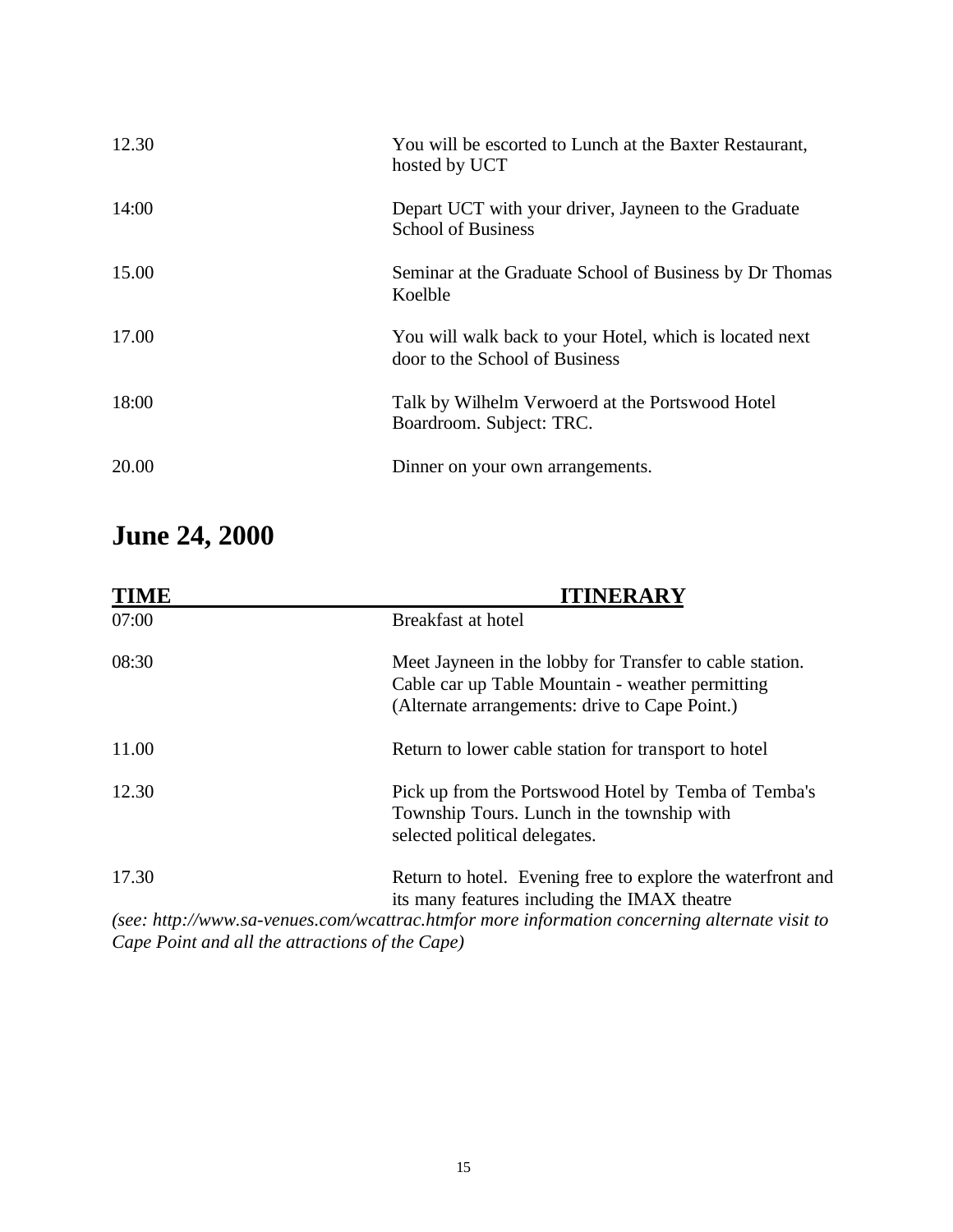# **June 25, 2000**

| <b>TIME</b> | <b>ITINERARY</b>                                                                                       |
|-------------|--------------------------------------------------------------------------------------------------------|
| 08:00       | Breakfast available at at the hotel                                                                    |
| 09.30       | Great Escape Tours will meet you in the lobby of the<br>Portswood for your departure to Rondeberg Farm |
| 11.00       | Guest speaker - Anton Pauw - slides and talk on Table<br>Mountain                                      |
| 12.30       | Farmhouse lunch and social interaction with invitees. List<br>of guests to follow.                     |
| 17:00       | Depart for Hotel via Great Escape Tours.                                                               |

# **June 26, 2000**

| <b>TIME</b>     | <b>ITINERARY</b>                                                                                                                                                                       |
|-----------------|----------------------------------------------------------------------------------------------------------------------------------------------------------------------------------------|
| 07.00           | Breakfast at hotel                                                                                                                                                                     |
| 08.00           | Jayneen will meet you in the lobby for your departure for<br>University of Stellenbosch where your host is Robert<br>Kotze.                                                            |
| 09:00           | Arrival at International Office, Wilcocks Building<br>Met by Mr. Robert Kotzé, Head, International Office.<br>Introduction to the University of Stellenbosch and short<br>campus tour. |
| $10:00 - 11:30$ | Ms Fredelene Elie, Centre for Student Counseling<br>Seminar on problems faced by black students at the<br>University of Stellenbosch.                                                  |
| $11:45 - 12:30$ | <b>Individual Meetings</b>                                                                                                                                                             |
|                 | Dr Mary Churchill: Intern: Center for Student Counseling.<br>(Prof Charl Cilliers, who was scheduled to meet with Dr.<br>Churchill, will no longer be able to.)                        |
|                 | Dr. E. Craft:<br>To be announced.                                                                                                                                                      |
|                 | Prof Avis Jones-De Weever:                                                                                                                                                             |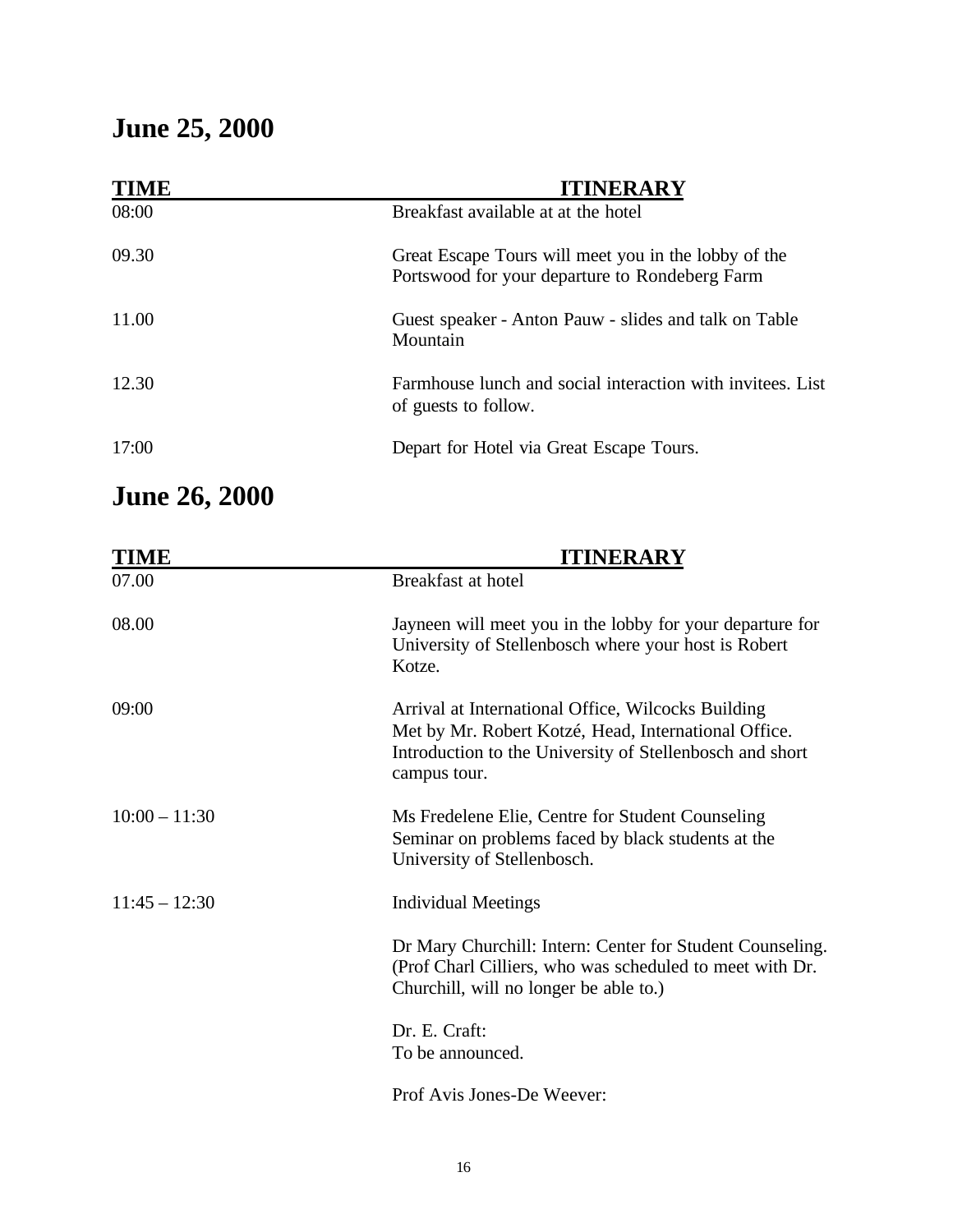| Depart University of Stellenbosch for tour of Stellenbosch |
|------------------------------------------------------------|
|                                                            |
|                                                            |

## **June 27, 2000**

| <b>TIME</b> | <b>ITINERARY</b>                                                                                                                         |
|-------------|------------------------------------------------------------------------------------------------------------------------------------------|
| 07.00       | Breakfast at hotel                                                                                                                       |
| 08.00       | Meet Jayneen in the lobby of the Hotel for your departure<br>to Robben Island and tour. Boat trip approximately half-<br>hour both ways. |
|             | Alternate plan to be advised, should weather not be<br>accommodating.                                                                    |
| 13:00       | Return to waterfront.                                                                                                                    |

**NB** We have purposely left this afternoon open to use if needed for alternate visits to either Table Mountain or Robben Island if the weather is not permitting on day of schedule. Should the proposed trips occur as scheduled then you might use this time for packing, last minute visits, etc. Occasionally, the sea might be rough in the morning, but calm down in the afternoon. We might then swap this outing from the AM to the PM, depending on weather.

Further details will follow from Carol Duckitt, your Capetown coordinator.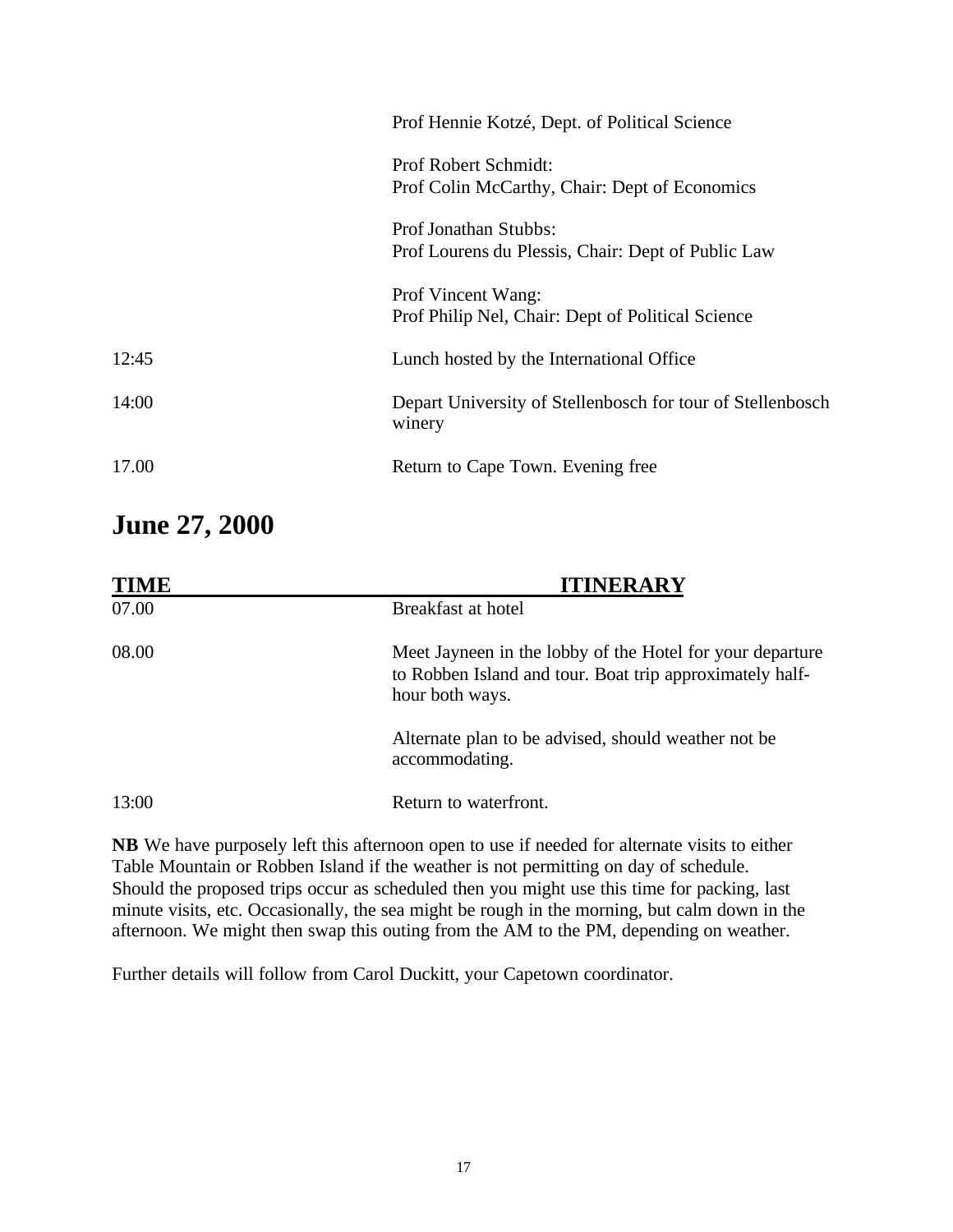# **June 28, 2000**

| <b>TIME</b> | <b>ITINERARY</b>                                                                                                                                                                       |
|-------------|----------------------------------------------------------------------------------------------------------------------------------------------------------------------------------------|
| 08:00       | Breakfast at hotel                                                                                                                                                                     |
| 10:00       | Check out time from Hotel. You are free to explore the<br>Waterfront until 12:30.                                                                                                      |
| 12:30       | Jayneen will meet you in the lobby of the hotel for<br>transport to Cape Town Airport.                                                                                                 |
| 13:00       | Arrive Cape Town Airport. Check in to flight SAA 398 at<br>domestic departure terminal for flight to Johannesburg.<br>Check your baggage straight through to New York at this<br>time. |
| 15:00       | Depart Cape Town.                                                                                                                                                                      |
| 16:55       | Arrive Johannesburg International Airport. Make your way<br>immediately to the International Departures Terminal and<br>check in to flight SAA 201 to New York.                        |
| 20:20       | Depart Johannesburg. BON VOYAGE!                                                                                                                                                       |

# **June 29, 2000**

| <b>TIME</b> | <b>ITINERARY</b>                                                                            |
|-------------|---------------------------------------------------------------------------------------------|
| 07:20       | Arrive John F. Kennedy International Airport, New York.<br>Clear customs and immigration.   |
| 08:30       | Make your way to the TWA check in counter for your<br>flight to Richmond. TWA flight #3863. |
| 11:32       | Depart New York.                                                                            |
| 13:16       | Arrive Richmond. You are under your own arrangements<br>from here on in!                    |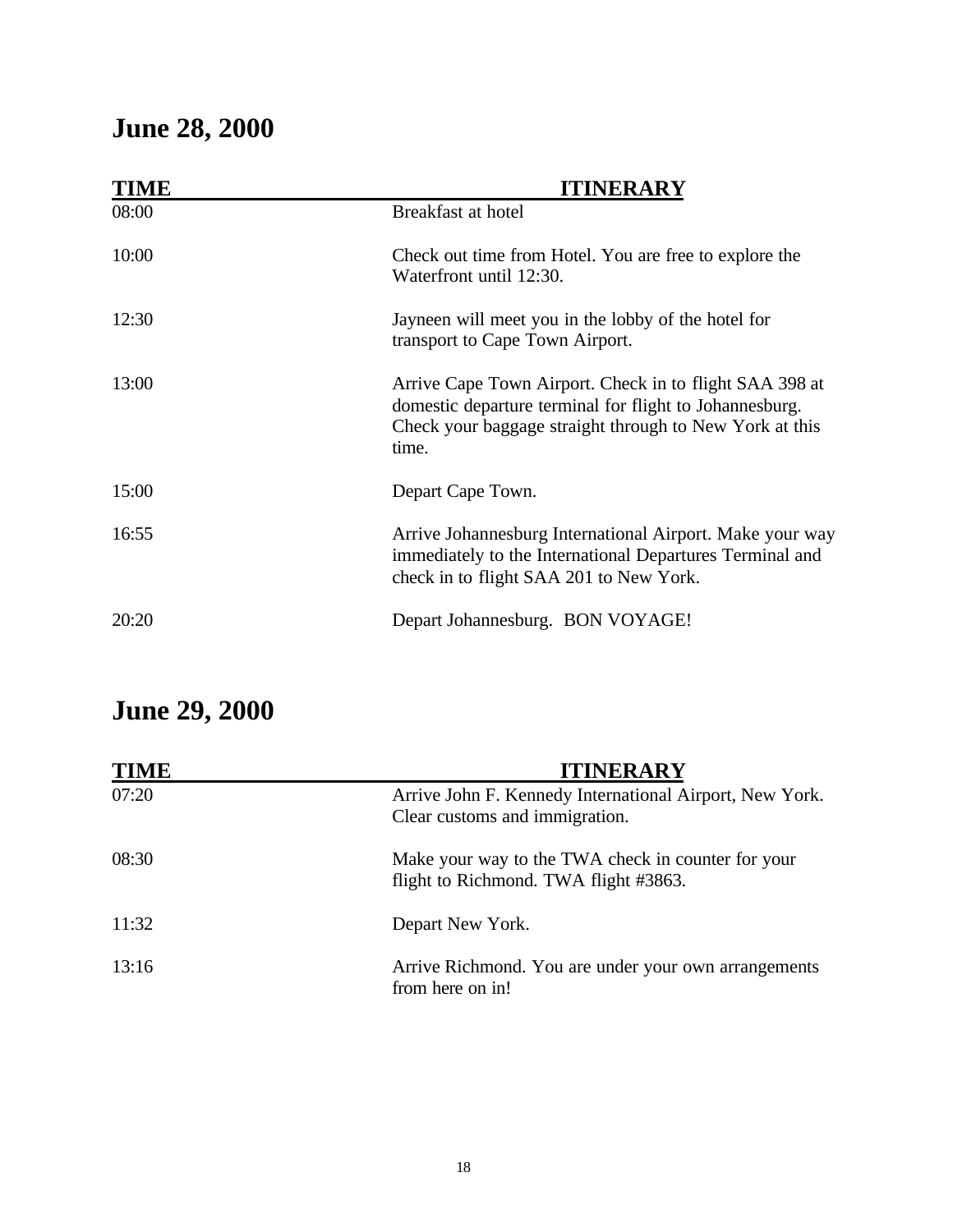### **Biographies of Presenters and Guests**

### **Gauteng:**

#### **CHRISTOPHER LANDSBERG**

Dept. of International Relations, University of the Witswatersrand

Mr. Landsberg holds a BA Honors (Rand Afrikaans University) MA International Relations (Rhodes); M. Phil International Relations (Oxford); and is in the process of completing a D. Phil International Relations (Oxford). Between October 1999-May 2000, he was the Hamburg Visiting Fellow, at the Center for International Security and Cooperation, Stanford University, USA. Mr. Landsberg is a lecturer in the Department of International Relations, Wits University. Between 1997-99, he was Deputy Director of the Center for Policy Studies, Johannesburg.

#### **PROFESSOR TOM LODGE**

Dept. of Politics, University of the Witwatersrand

Tom Lodge, BA, B Phil and Ph D (1985) from the University of York (History and Southern African Studies). Lecturer at Wits politics department, 1978-1988; program director at the Social Science Research Council, New York, 1988-1991, Associate Professor and Professor at the University of the Witwatersrand, 1991 until present. Publications include four books on South African politics including Black South African Politics since 1945 (1983) and South African politics since 1994 (1999). Research interests: elections, social movements, South African History.

#### **CHARLES EDWARD WICKENS SIMKINS**

Head of the Department of Economics, University of the Witwatersrand *(Professor Simkins will speak to you on June 13th, 2000)*

| 23 October 1949   |
|-------------------|
|                   |
|                   |
|                   |
| 13 Seymour Avenue |

| <b>EDUCATION:</b> |                                                                        |  |
|-------------------|------------------------------------------------------------------------|--|
| 1965              | First Class Pass, Joint Matriculation Board                            |  |
|                   | Dux, St Stithians College                                              |  |
|                   | Bachelor of Science with Honours in Physics, University of the<br>1970 |  |
| Witwatersrand     |                                                                        |  |
|                   | J.H. Hofmeyr Scholar 1967-69                                           |  |
|                   | Bachelor of Arts (later Master of Arts), Oxford University<br>1973     |  |
|                   | Rhodes Scholar 1970-73                                                 |  |
|                   | Doctor of Philosophy (Economics), University of Natal<br>1985          |  |
|                   | Certificate in Demography, Princeton University<br>1986                |  |
|                   | Frank W Notestein Fellow 1985-86                                       |  |
|                   |                                                                        |  |

#### WORK EXPERIENCE:

1973-75 Planning Officer, Ministry of Mineral Resources & Water Affairs, Government of Botswana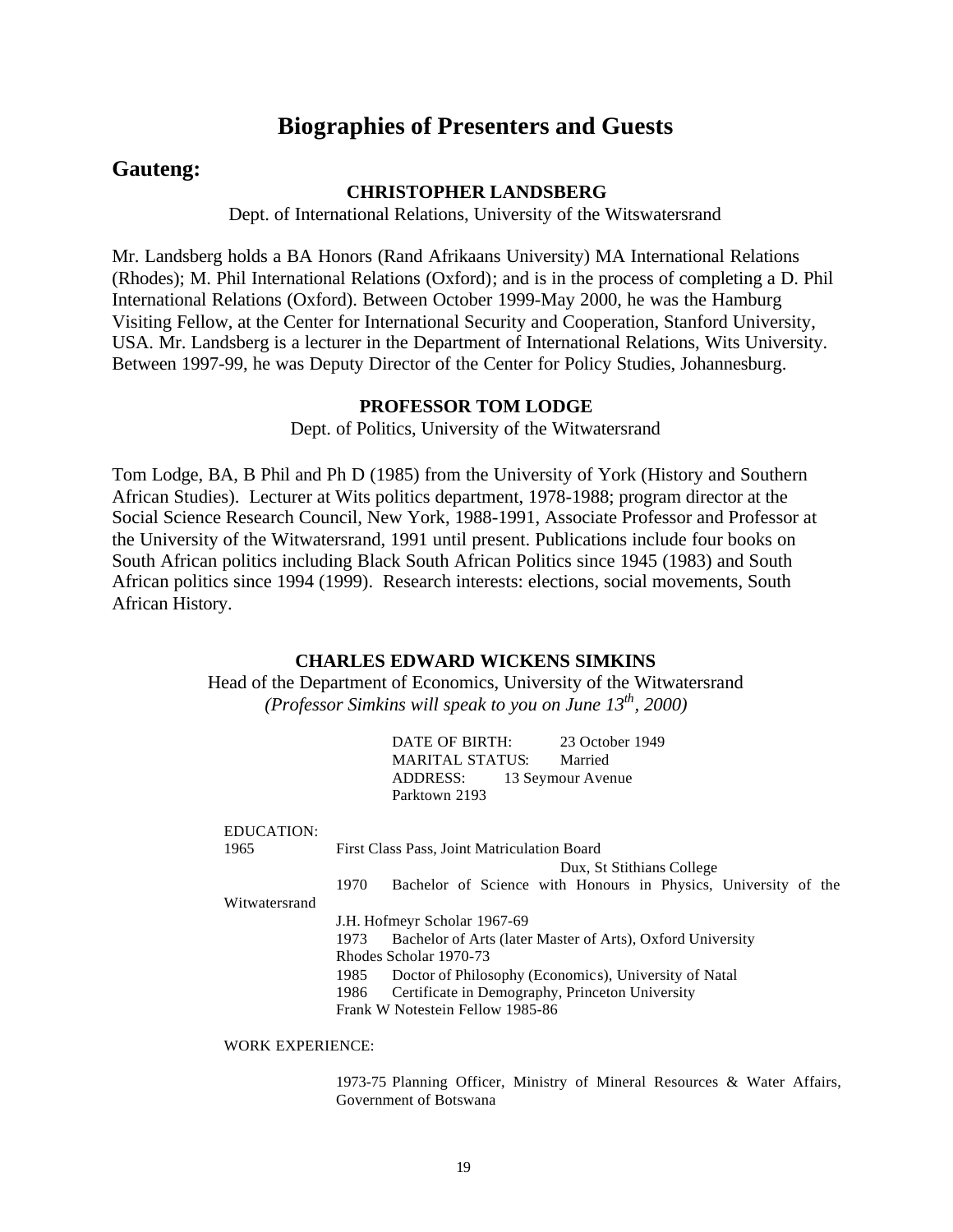1975-76 Research Officer, Institute of Industrial Education, Durban 1976-79 Lecturer, then Research Fellow, Department of Economics, University of Natal 1980-81 Senior Research Officer, Southern Africa Labour and Development Research Unit, University of Cape Town 1982-88 Senior Lecturer, then Associate Professor, School of Economics, University of Cape Town 1988-90 Seconded to The Urban Foundation as Economic Consultant 1991-present Helen Suzman Professor of Political Economy, University of the Witwatersrand 1994-95 Fulbright Scholar, Hoover Institution, Stanford University. Helen Suzman/Chevening Scholar, Oxford 1994-96 Head of the Department of Economics, University of the Witwatersrand

OTHER POSITIONS HELD IN JANUARY 2000:

Vice-Chairman, Executive Committee, South African Institute of Race Relations Board Member, Centre for Development and Enterprise, Johannesburg Member, Rand Water Board Member, St Stithians Council

**Kwa Zulu Natal:**

#### **SHAHIDA CASSIM**

Dept. of Economics and Management, University of Natal, Durban *(Shahida will be a dinner guest on June 15th)*

Ms. Cassim is Senior Lecturer at the University of Natal in Durban. Teach Marketing: Advertising, Consumer Behavior, Retailing, Services Marketing at undergraduate and graduate levels.

Areas of research and interest lie in the fields of marketing: in particular Consumer Behavior, Advertising and Retailing. In the last year she has developed an active interest in the area of Entrepreneurship. In this regard, she has spearheaded the launch of the Center for Entrepreneurship at the University.

Areas of current research:

Retailers' adoption of the Internet in South Africa Female entrepreneurs and Quality of Life

#### **LISA DANCASTER**

Dept. of Management, University of Natal, Durban *(Lisa will be speaking to you on June 20th)*

Lisa Dancaster holds a B.Comm (Hons) LLB and LLM both from the University of Natal. She is a part time commissioner at the CCMA (Commission for Conciliation Mediation and Arbitration). She has published approximately six articles on AIDS and Employment. She is presently a senior lecturer in IR (Industrial Relations) at the University of Natal, Durban, in the Management Division.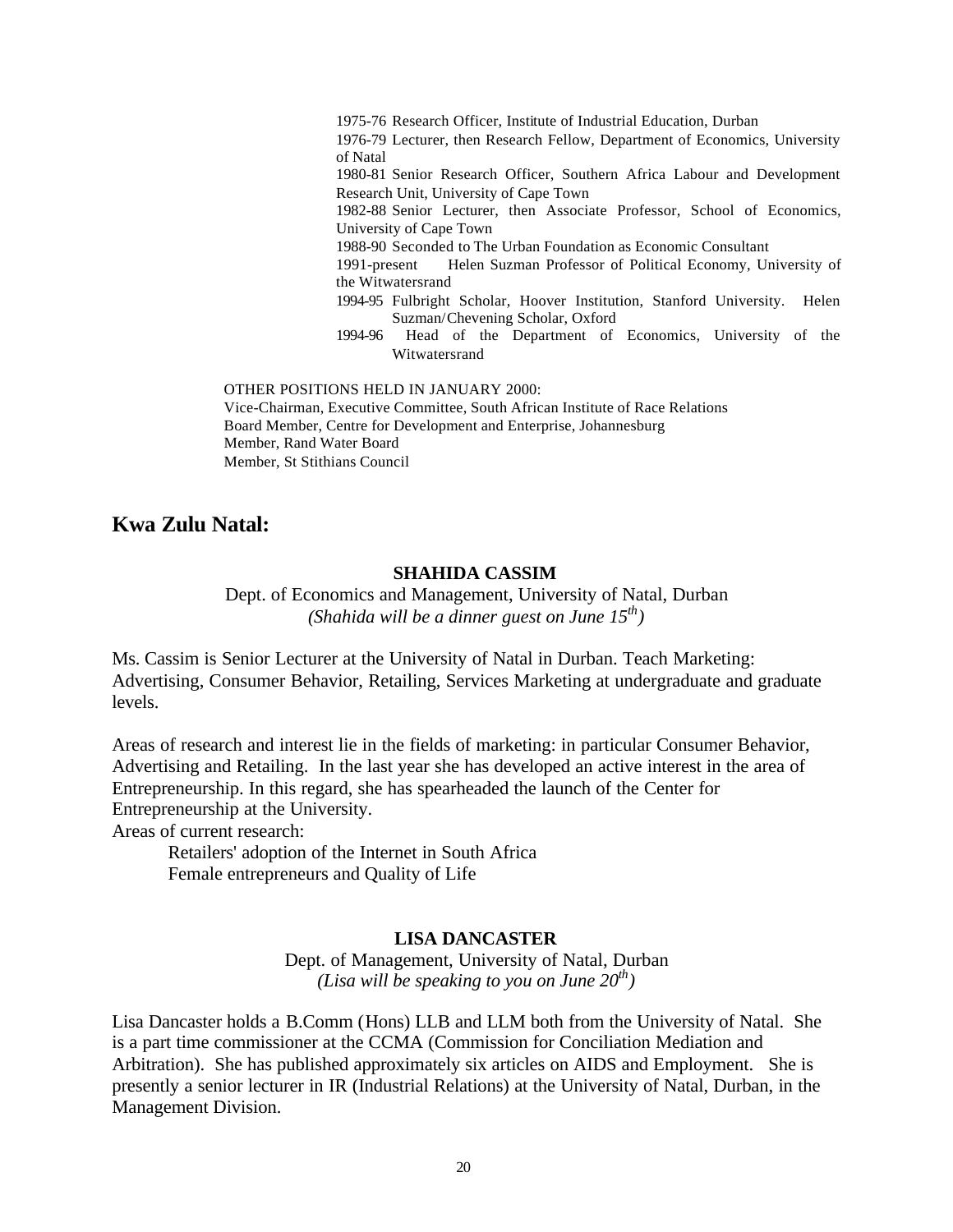#### **PROFESSOR JOHN DANIEL**

Professor of Politics, University of Durban, Westville *(Prof. Daniel will be a dinner guest on June 15)*

John Daniel was born in South Africa and has a BA degree in Political Science and History from the University of Natal in South Africa. From 1966-68, he worked full-time for the national student trade union where he was President of the National Union of South African Students (NUSAS). During that period he hosted the visit to South Africa in June 1966 of the late Senator Robert Kennedy.

In !968, John went into exile and remained outside South Africa for the next 23 years. During that time, he obtained an MA and Ph.D in Political Science from the State University of New York (SUNY) at Buffalo and then spent 11 years teaching political science at the University of Swaziland where he was head of department. In 1985, he was deported from Swaziland after the Swazi Government banned the ANC of South Africa from operating in that country. He then spent a year as a Research Fellow at the University of Amsterdam and five years as Africa editor of the London-based publishing firm, Zed Books.

In 1991, he returned to South Africa as a senior lecturer in International Relations at Rhodes University. In 1993, he was appointed to the chair in political science at the University of Durban-Westville, a post he still holds. Under the apartheid system, Westville was a university exclusively for Indian South Africans but it is now an open, non-racial college with a majority of African students.

In 1996, John was deployed to the Truth and Reconciliation Commission for three years as a senior researcher where he was responsible for documenting gross human rights violations committed by the apartheid state outside South Africa. He focussed his work on the Southern African region, particularly Namibia, Mozambique and Angola. He was also part of the small team, which wrote the five-volume final report of the Commission, released in October 1998. In addition to the section on violations outside South Africa, John wrote the historical introduction to the report and the findings and conclusion chapters.

In addition to publishing extensively on South and Southern Africa in the areas of political economy and foreign policy, John also teaches annually at the Department of Foreign Affairs Diplomatic Training Institute. His most recent book *Voting for Democracy: Watershed Elections in Contemporary Anglophone Africa*, co-authored with Roger Southall and Morris Szeftel, was published in 1999.

#### **PROFESSOR RAPHAEL DE KADT**

Director Political Science, Interdisciplinary Programmes, University of Natal, Durban

Raphael de Kadt is Director of both the Political Science Programme and the interdisciplinary programme in Politics, Philosophy and Economics at the University of Natal. He has been Editor-in-Chief of " THEORIA, a Journal of Social and Political Theory" since 1989. His publications have been mainly in the fields of political philosophy, modernization theory,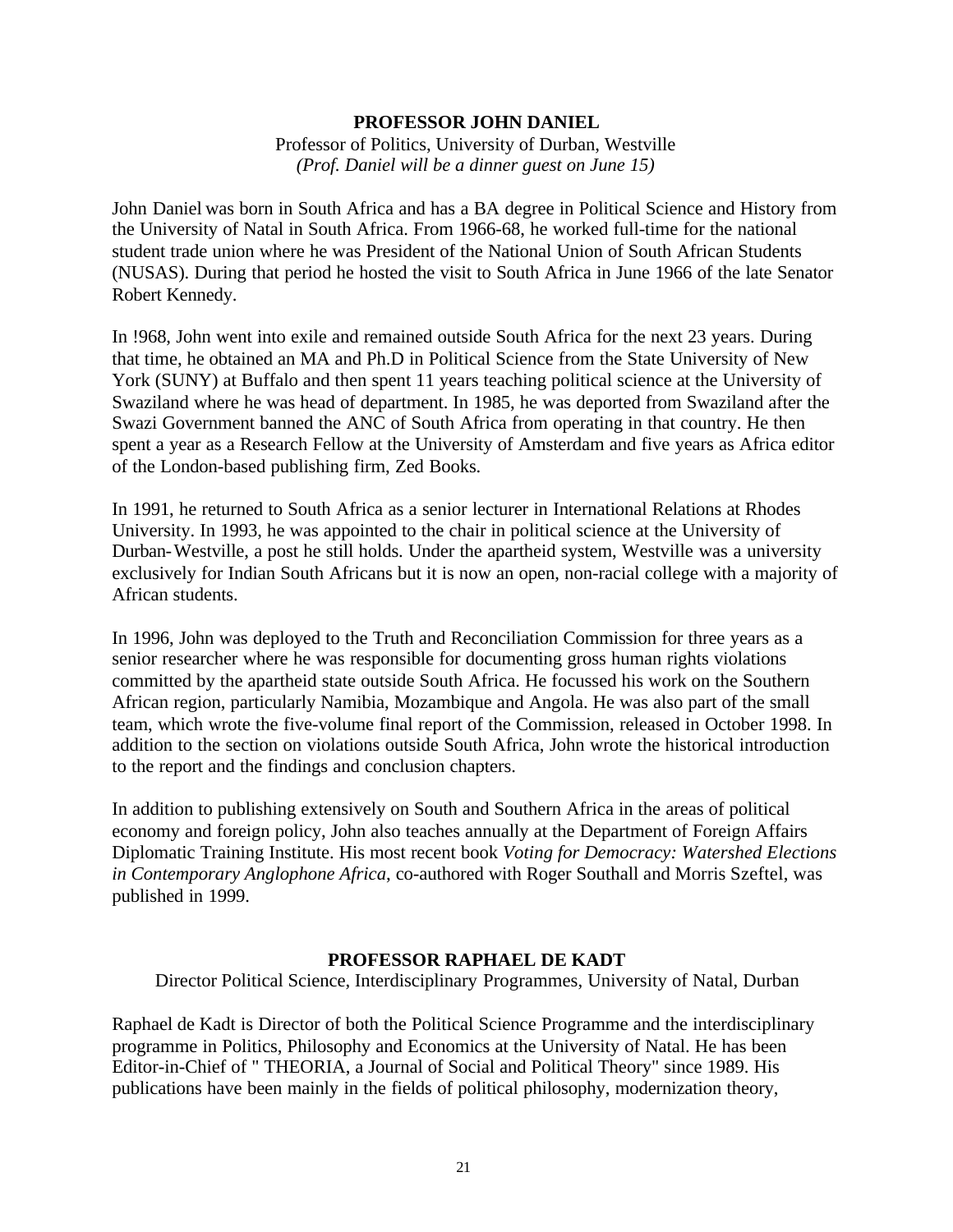education, and the political economy of South Africa. Most recently he has been co-author, in collaboration with Professor Johannes Fedderke and Dr John Luiz, of a series of major studies that have been concerned to explore the relationship between social, educational and political institutions and long-term economic growth in South Africa. These studies, published principally by ERSA (Econometric Research Southern Africa), provide - among other data - comprehensive accounts of the patterns of human capital formation, the structure of political and civil rights and of political instability for most of the twentieth century.

#### **JEFF GOW**

*(Jeff will be speaking to you on June 20th)*

Jeff Gow is Acting Director of the Health Economics and HIV/AIDS Research Division at the University of Natal, Durban, South Africa. He is an economist, originally specialized in agriculture and development, but over the last eight years has worked in health generally, and HIV/AIDS in particular. Originally, from Australia he has much experience in teaching and research in lesser-developed nations.

#### **MR. BHEKI GUMEDE**

Program Leader, University of Natal, Durban, Street Law Program *(Mr. Gumede will be speaking to you on June 20th)*

Mr. Gumede, a recent recipient of the International Visitors Award from the Public Diplomacy Section of the United States Consulate, Durban, is currently studying for his LLB from the University of Natal, in Durban. He also has earned a diploma in Project Planning and Management as well as being the National Coordinator of the Qualitative Research Unit of the CSLS. Since 1995, Mr. Gumede has been the Street Law Coordinator for the innovative program first at the University of Zululand and more recently at the University of Natal, Durban. He is a member of the following Professional Organizations: Provincial Nicro Board, Convenor of the Forum for Democracy and Human Rights in Education, Steering Committee member of Civitas South Africa, Member of the Research Advisory Group of the Durban Metro Council, Member of the Artists for Human Rights Trust.

#### **PROFESSOR MERLE HOLDEN,**

Dean, Dept. of Economics, University of Natal, Durban *(Prof. Holden will be speaking to you on June 15th)*

Professor Merle Holden is Head of the School of Economics and Management at the University of Natal, Durban. After graduating from the University of Natal with an honors degree, she completed her graduate study in the USA and holds a Ph.D. in Economics from Duke University. She was associate professor of Economics at George Mason University in Virginia, USA before returning to South Africa in 1982 to the University of Natal. Her areas of specialization are in international trade theory and policy, and open economy macroeconomics. Her research has been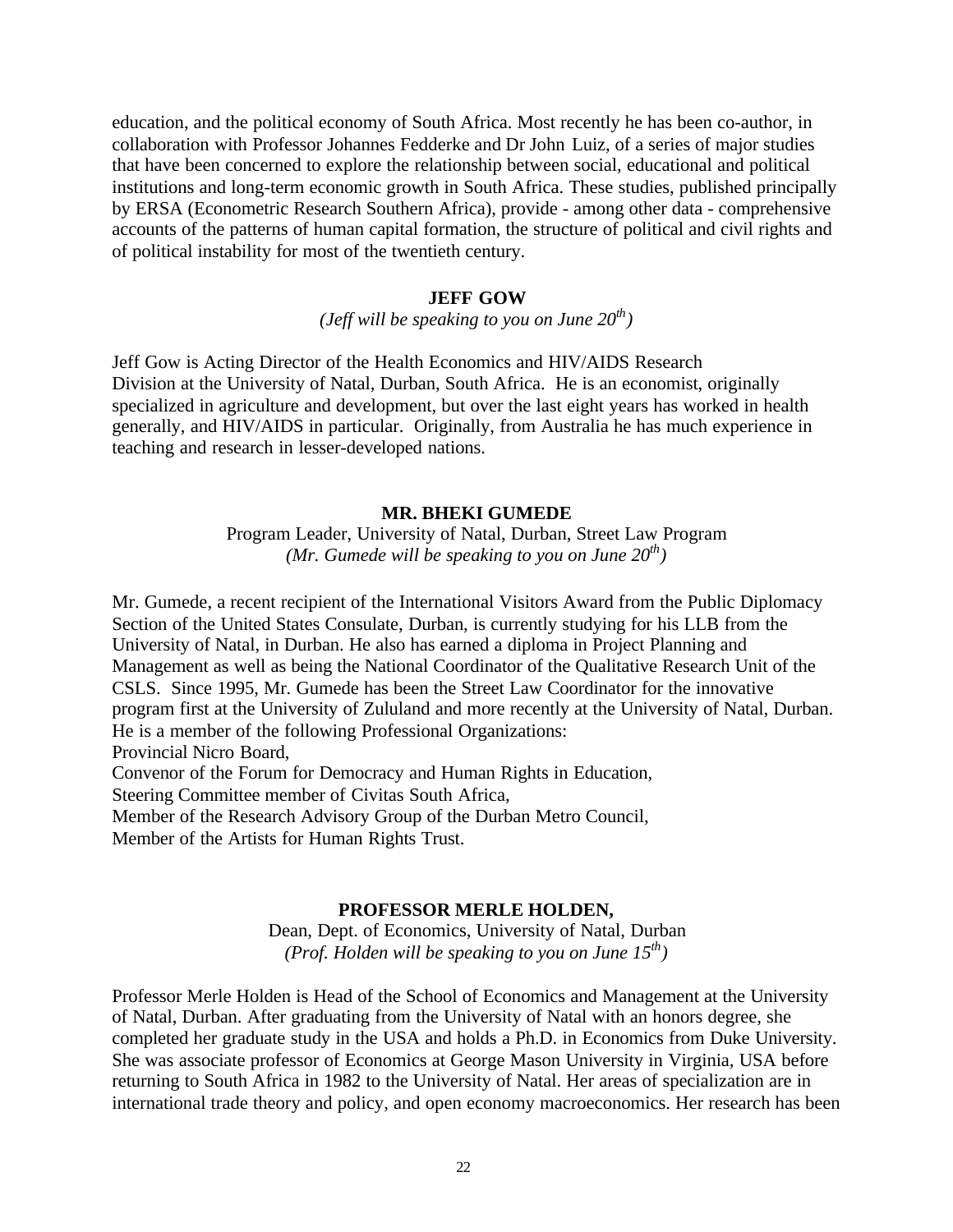published in the Review of Economics and Statistics, World Economy, The South African Journal of Economics and Development Southern Africa. She is a past president of the Economic Society of South Africa and has consulted for the World Bank and UNCTAD and presently serves on the board of the Trade and Industry Policy Secretariat, and is a member of the Competition Tribunal.

#### **PROF. A.M. JOHNSTON**

Head of the School of Undergraduate Studies in the faculty of Human Sciences University of Natal, Durban *(Prof. Johnston will be a dinner guest on June 15)*

Alexander Johnston is Professor of Politics and Head of the School of Undergraduate Studies in the faculty of Human Sciences at the University of Natal, Durban. He has published widely in South Africa and overseas on the politics and international relations of South Africa, as well as the politics of KwaZulu-Natal and in the fields of comparative ethnicity and political violence. In addition to his academic publications, which include contributions to over ten books, Professor Johnston is well known as a political commentator in the press and the broadcast media. He has frequently appeared on the World Service of the BBC, as well as other radio stations in Europe and the USA and is a regular contributor to SABC radio and television and the Parliamentary Service of DSTV. Professor Johnston is also well known as an award-winning film critic, whose weekly column of reviews has appeared in the Sunday Tribune for over 15 years. He has developed this extra-curricular interest into an academic specialty, and in addition to his other academic commitments is now Programme Director of undergraduate studies in Media and Communication at the University of Natal.

#### **PROTAS MADLALA**

*(You will be visiting Tekwini Business Development Center on June 19th)*

Protas Madlala is CEO of Thewini Business Development Center in Durban, a partnership project between the Durban Metropolitan Council and business interests of KwaZuluNatal. Protas has had wide experience as a student leader at the Univ. of Zululand in the late 1970's and as a community organizer for the several peri-urban townships in the Pinetown area during the apartheid 'total onslaught' era of the 1980's. Previous to his appointment at T.B.D.C. Protas worked for many years as the Director of Community Services Training Program at the University of Natal, and trained many of the province's key community development workers, some today represented in provincial and national government structures. Protas holds an M.A. degree in International Communications from American University in Washington, DC.

#### **DR. LOHIRAJH RAVINDRA NAIDOO (Ravi)**

Senior Lecturer, Acting Director of the Student Counseling Center University of Natal, Durban

Dr. Naidoo received his Ph.D. from the University of Natal in 1990. He is also a registered Clinical Psychologist (SAMDC - 1978) and a registered Counseling Psychologist (SAMDC - 1993) as well as an Educational Psychologist (SAMDC 1994). His previous experience in the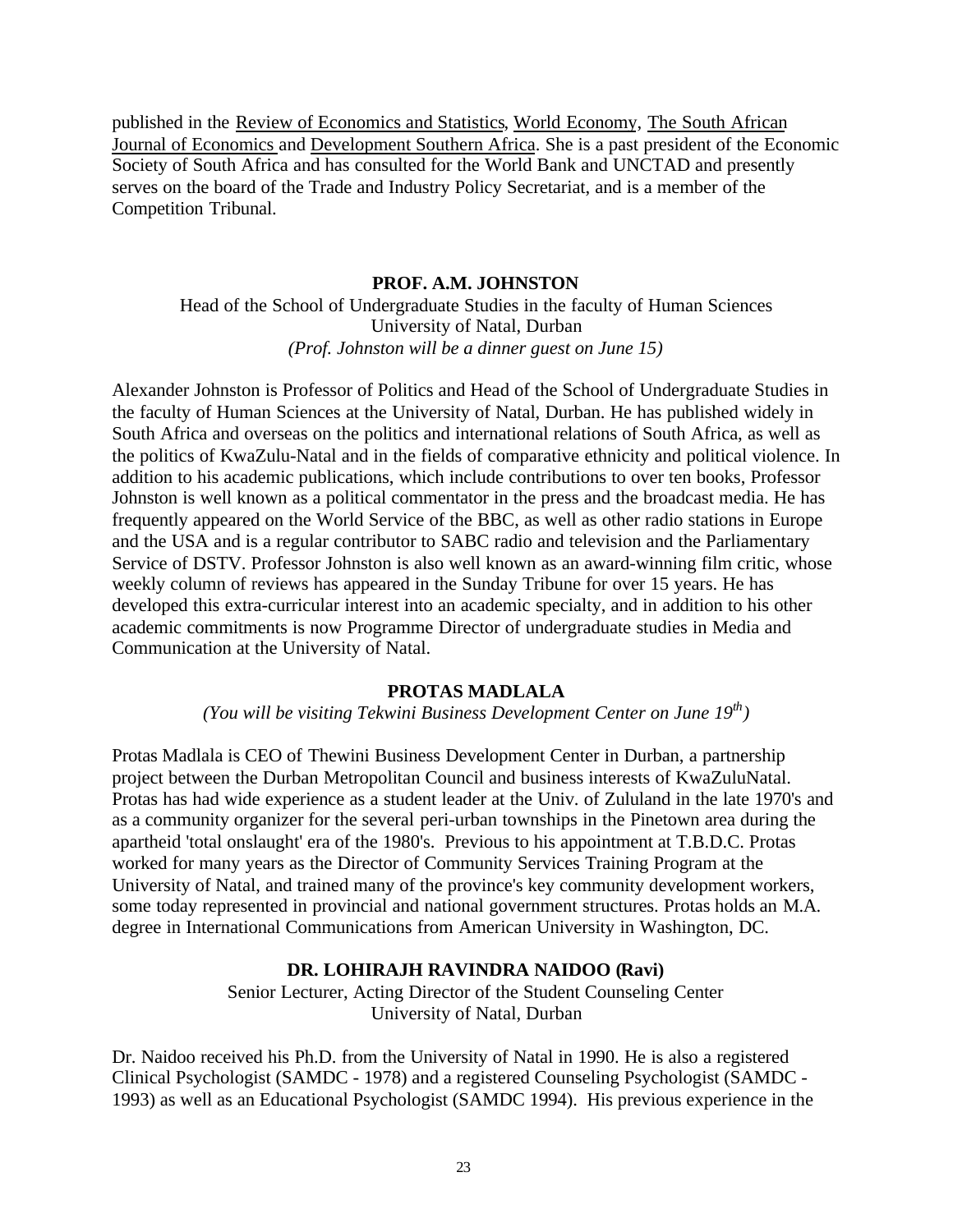field includes hospital experience in Pietermaritzburg and Durban as well as working with the Durban Mental Health Society. He is currently involved in extensive AIDS pre-test and post-test counseling.

Past Research:

- A. A study of parasuicide at King Edward VIII Hospital 1979-81
- B. Psychophysiological factors in Diabetes 1980-82
- C. Psychological study of Nephrotic children 1982-83
- D. A study of Liaison Psychiatry in a large general hospital in Natal with Dr. A.E. Gangat 1985-87.
- E. Techniques to improve inter-group relations among students. Ph.D. thesis 1988-90.
- F. Survey of knowledge about AIDS and sexual practices among students on the University of Natal campus 1991
- G. Survey of Sexual Harassment and related issues among students on the University of Natal campus 1992.

Ongoing Research:

- A. Suicide in South Africa an ongoing project being conducted on four race groups with Dr. A.E. Gangat.
- B. Psychiatric Epidemiological Study among Indian South Africans with Dr. A.E. Gangat.
- C. Evaluation of intergroup relations provided as part of a Social Work I curriculum
- D. Evaluation of peer counseling approach as an AIDS prevention strategy.
- E. AIDS projection study: The anticipated impact of the AIDS epidemic on students and staff of the University of Natal.

Dr. Naidoo has published extensively in the field, is an active conference, workshop and symposia participator and is very involved in community projects.

#### **DR. IAN C. PLAYER D.M.S.**

*(Dr. Player will accompany you to Hluhluwe Game Reserve)*

| <b>Born</b>             | March 1927                                                                                                             |
|-------------------------|------------------------------------------------------------------------------------------------------------------------|
|                         | Johannesburg, South Africa                                                                                             |
| <b>Educated</b>         | St. John's College                                                                                                     |
|                         | Johannesburg, South Africa                                                                                             |
| <b>Military Service</b> | Service with the 6 <sup>th</sup> South African Armoured Division attached to the American 5 <sup>th</sup> Army         |
|                         | in Italy $1944 - 1946$                                                                                                 |
| <b>Sport</b>            | Initiated the Pietermaritzburg to Durban Canoe Marathon (Dusi). Won the race three                                     |
|                         | times. (Still the largest race of its kind in the world)                                                               |
| <b>Employment</b>       | Worked underground in the Gold Mines on return from World War 2                                                        |
| <b>History</b>          |                                                                                                                        |
| $1952 - 1974$           | Conservation Career with the Natal Parks Board:-                                                                       |
|                         | Initiated the programme and led the capture team that translocated the White Rhinoceros,<br>saving it from extinction. |
|                         | Introduced Wilderness Trails                                                                                           |
|                         | Established extensive anti-poaching network.                                                                           |
|                         | Raised funds for and assisted in the production of many documentaries - Trail to                                       |
|                         | Survival; Trial by Wilderness; To catch a Rhino etc.                                                                   |
|                         | Technical advisor to Metro Goldwyn Mayer.                                                                              |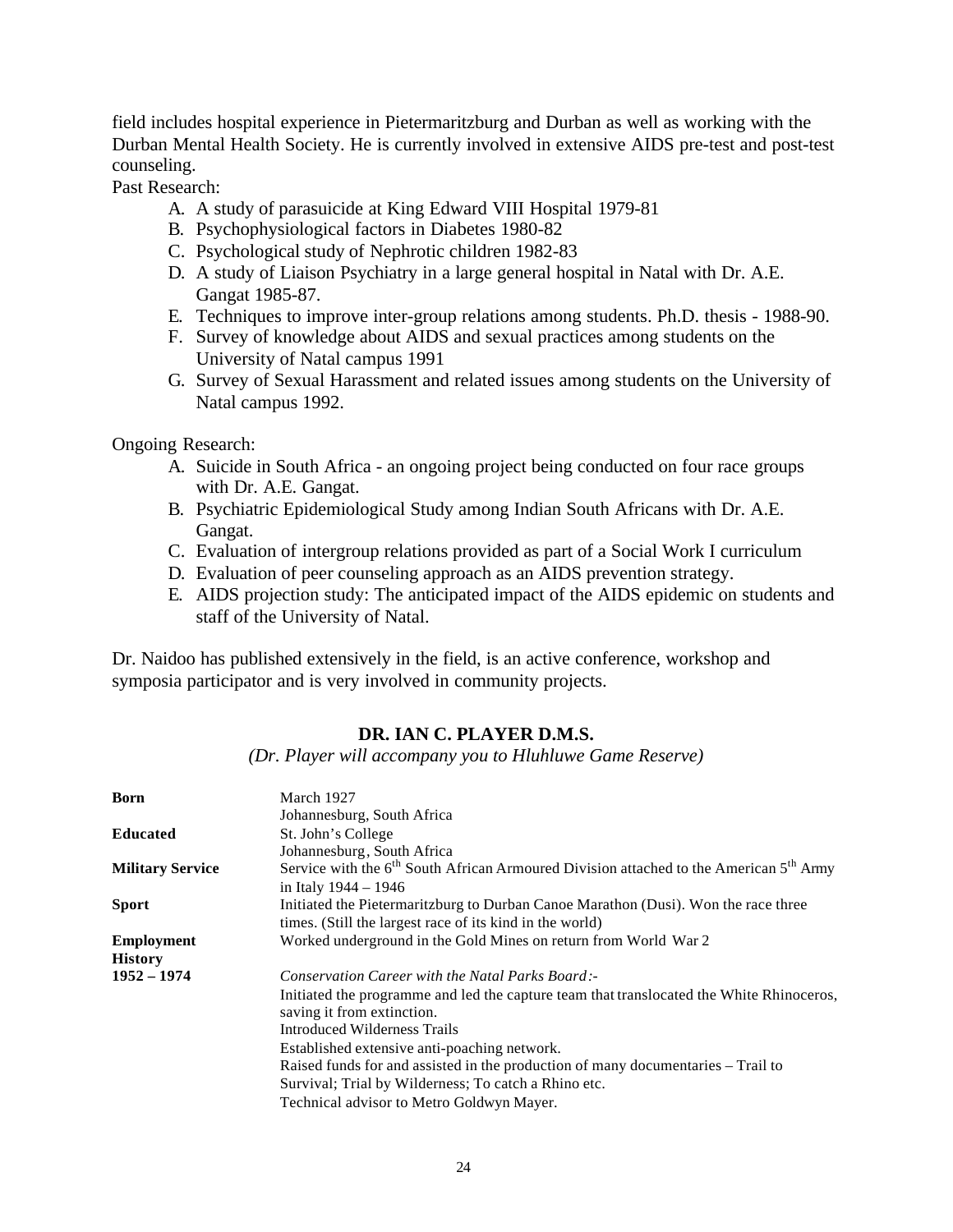|                      | Traveled extensively to United States, Europe and Africa, lecturing on conservation.<br>Founded Wilderness Leadership School                                                                                                                                                                                                                                                                                                                                                                                                                                                                                                                                                                                                                                                                                                                                                                                                                   |
|----------------------|------------------------------------------------------------------------------------------------------------------------------------------------------------------------------------------------------------------------------------------------------------------------------------------------------------------------------------------------------------------------------------------------------------------------------------------------------------------------------------------------------------------------------------------------------------------------------------------------------------------------------------------------------------------------------------------------------------------------------------------------------------------------------------------------------------------------------------------------------------------------------------------------------------------------------------------------|
| $1974 - 1994$        | Founded International Wilderness Leadership Foundation in United States.<br>Founded Wilderness Foundation in United Kingdom.<br>Established World Wilderness Congress.<br>Five Congresses held:<br>Johannesburg 1977; Australia 1980; Scotland 1983;<br>United States1987; Tromso, Norway 1993,<br>India 1997 – Keynote speaker at all Congresses.<br>Facilitated and helped produce documentaries such as BBC Zululand Wilderness - Black<br>Umfolozi Re-discovered.<br>Served as advisor to Philippine government on endangered tamaraw (a diminutive<br>buffalo)<br>Raised Millions for conservation and wilderness programmes.                                                                                                                                                                                                                                                                                                             |
| <b>Honours</b>       | Knight in the Order of the Golden Ark<br>Decoration for Meritorious Service (highest Republic of South Africa civilian award)<br>Gold Medal for conservation, San Diego Zoological Society<br>Conservationist of the Year - Game Conservation International, United States.<br>Paul Harris Fellow - Rotary International<br>Conservation Statesman Award - Endangered Wildlife Trust<br>Doctor of Philosophy, Hon Causis - Natal University<br>Gold Medal for Conservation - Wildlife Society of South Africa<br>Distinguished "Wilderness Resource" lecturer - University of Idaho, United States.                                                                                                                                                                                                                                                                                                                                            |
| <b>Books</b>         | Men, Rivers and Canoes - 1964<br>White Rhino Saga - 1972<br>Big Game $-1972$<br>Voice from the Wilderness - 1984<br>More from the Wilderness - 1984<br>Man and the Wilderness - 1986<br>KwaZulu/Natal Wildlife Destinations (Co-author) - 1995<br>Zululand Wilderness: Shadow and Soul - 1997                                                                                                                                                                                                                                                                                                                                                                                                                                                                                                                                                                                                                                                  |
| <b>Organizations</b> | Member of :-<br>New York Safari Club<br>Explorer Club of the United States<br>Trustee of the Cape of Good Hope Centre for Jungian Studies<br>Trustee South African Wildlife Heritage<br>Trustee of the KwaZulu Conservation Trust<br>Trustee Game Conservation International U.S.A.<br>Trustee Presidents Award<br>Trustee Open Africa Initiative<br>Trustee Wilderness Trust U.K.<br>Trustee Audi Terra Nova Awards<br>Board Member of the South African National Parks Board<br>Board Member of KwaZulu – Natal Nature Conservation Service<br>Board Member Natal Provincial Museums Advisory Board<br>Board Member Game Rangers Association of Africa<br>Board Member Wilderness International Leadership Development, U.S.A.<br>Board Member Touch the Earth Foundation U.S.A.<br>Founder Wilderness Leadership School<br>Founder Natal Canoe Club<br>Vice Chairman – Wilderness Foundation<br>Vice Chairman - Magqubu Ntombela Foundation |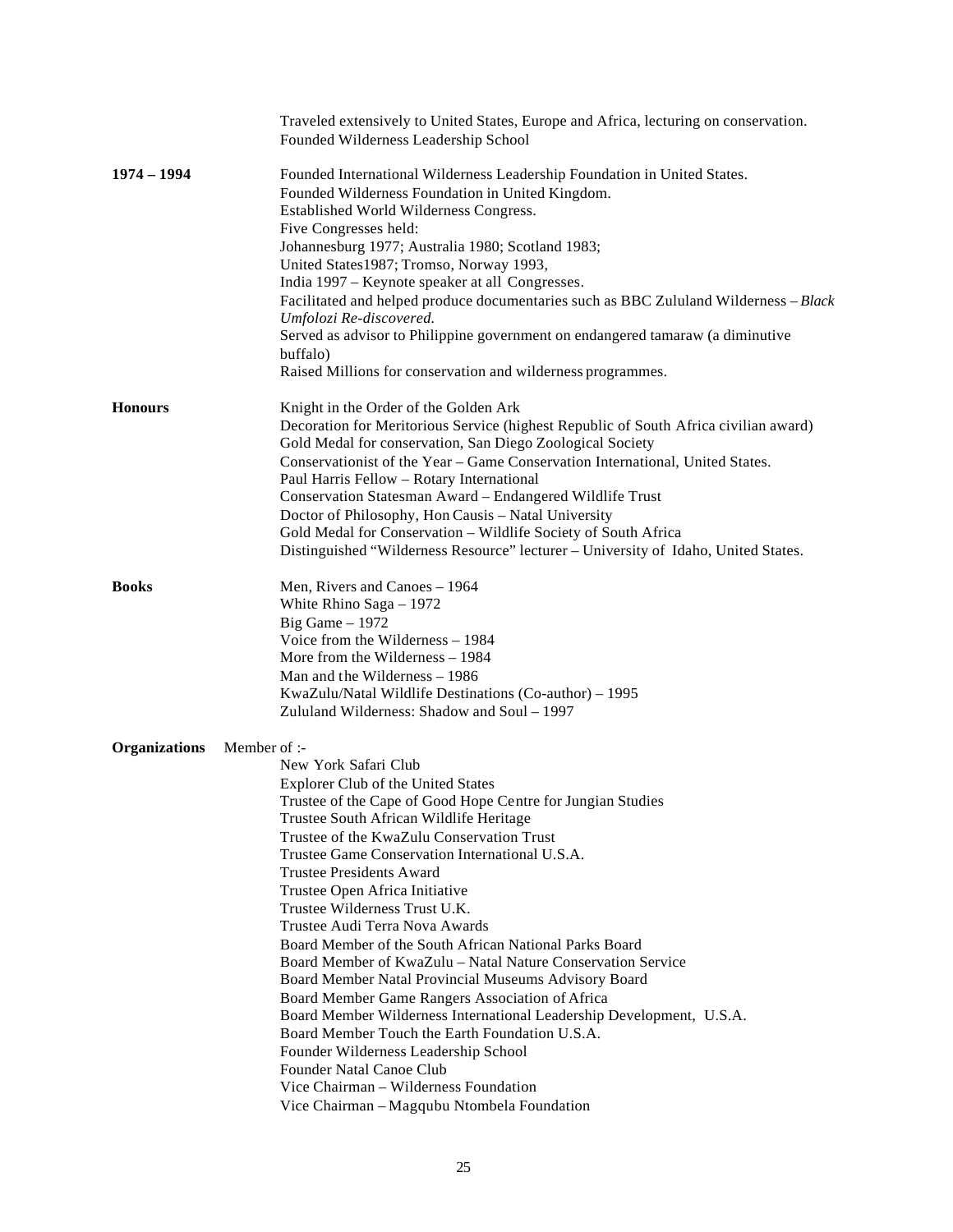#### **PROFESSOR ALAN RYCROFT**

Dean, Department of Law, University of Natal, Durban *(Prof. Rycroft will be your dinner guest on June 15)*

Alan Rycroft is an attorney (non-practicing) who is currently Dean of the Faculty of Law at the University of Natal. The Faculty consists of two Schools of Law, one in Durban and the other in Pietermaritzburg. He is a member of IMSSA's (Independent Mediation Service of South Africa) training, mediation and arbitration panels and a part-time Senior Commissioner at the CCMA (Commission for Conciliation, Mediation & Arbitration). As a professional teacher, he has been extensively involved in the development of outcomes-based training materials and he has published widely in the field of labour relations and dispute resolution.

#### **Eastern Cape:**

#### **PROFESSOR JOHN P. HENDRICKS**

Associate Professor, Dept. of History, Acting Dean Dept. of Law University of Ft. Hare

John P. Hendricks is an Associate Professor of History at the University of Fort Hare and is currently serving as Interim Administrator (Acting Dean) in the Faculty of Law. He was born in Transkei, South Africa and did his undergraduate and honors degree at the University of the Western Cape, Cape Town. He obtained his Masters and Doctoral degrees from the University of Michigan at Ann Arbor, Michigan. Prof. Hendricks' area of research interest in African political biography and ideological tendencies in twentieth century South Africa.

Besides extensive teaching experience at universities in South Africa he also has significant managerial and administrative experience. Prof. Hendricks is keen on liaising with colleagues with similar historiographical interest as well as exploring models of tertiary academic and administrative organizations.

#### **PROFESSOR LOKANGAKA LOSAMBE**

Dean, Faculty of Arts, University of Ft. Hare

Education:

University of Ibadan: Ph.D., English, (November 1983) University of Wales: M.ED. TEFL (July 1979) National University of Zaire; MA English (1976) National University of Zaire: BA English (1974)

Professional Experience:

Dean, Faculty of Arts, University of Fort Hare (July 1999- present) Vice-Dean, Faculty of Arts, University of Fort Hare, (March 1997 - June 1999) Associate Professor and Head of the Department of English and Comparative Literature, University of Fort Hare (September 1994-June 1999) Senior Lecturer and Acting Head of Department of Eng1ish and Comparative Literature, University of Fort Hare (July 1992*-*July 1993).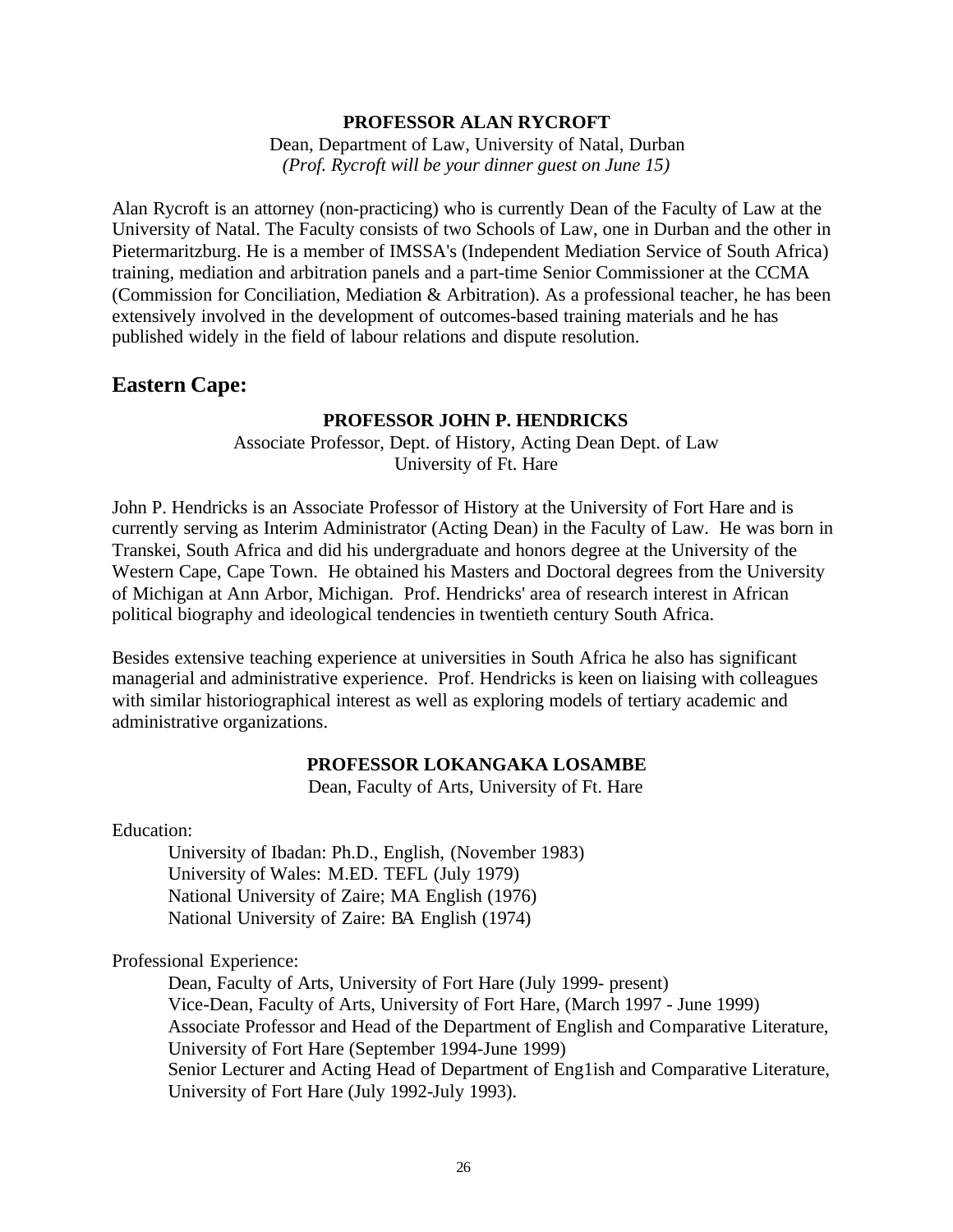Visiting Associate Professor of English, University of Vermont, Burlington (August 1998-1999)

Visiting Associate Professor of African Studies, University of Pittsburgh (Summer1997) Visiting Associate Professor of Critical Theory, University of Cape Town (September 1996)

Visiting Scholar (teaching African Literature) University of Swaziland (October 1990- 1992)

Senior Lecturer (May1989-May 1992), Lecturer (1984-1987) in English at Ondo State University, Nigeria

Lecturer in English, Ibadan, Polytechnic, Nigeria (1983-1984)

Assistant Lecturer in English, National University of Zaire (1976-1977).

Research Activities:

Two books and numerous articles in scholarly journals on African literature and postcolonial heory. Currently finishing a book manuscript on *"Borderline Movements in African Fiction."*

#### **MR. M.D. MADLAVU**

Lecturer, Dept. of Economics, University of Ft. Hare

Mr. Madlavu is a lecturer in the Department of Economics in the Faculty of Economic Sciences since 1996. He obtained his B.Admin Honors Degree in 1986 and is now currently doing a Masters Degree with Rhodes University. His research interests include a study of the potential of the Eastern Cape Regional Economy to create sufficient employment opportunities through economic development. In 1993 he was a coordinator of research in Community Development, through the Institute for Independent Research on peach and human right, King William's Town. From 1994 to 1996 he was a Director for the Development Management Training Institute, in Grahamstown.

#### **PRICILLA B. MONYAI**

Lecturer, Department of Development Studies, University of Ft.Hare

Teaching:

The African political economy, the international economic system, Development strategies and planning in Sub-Sahara Africa, Strategies, and organizations of rural social development, gender and social change.

Research Interests:

Regional Economic integration in Sub-Saharan Africa, market integration in the Southern African Development Community, Globalization and the State in Africa, Gender and water policy issues, water and sanitation provision and local government issues.

1997-current: African Association of Political Science -Member of Executive Committee

1998-current: African Association of Political Science South African Chapter- National Secretary.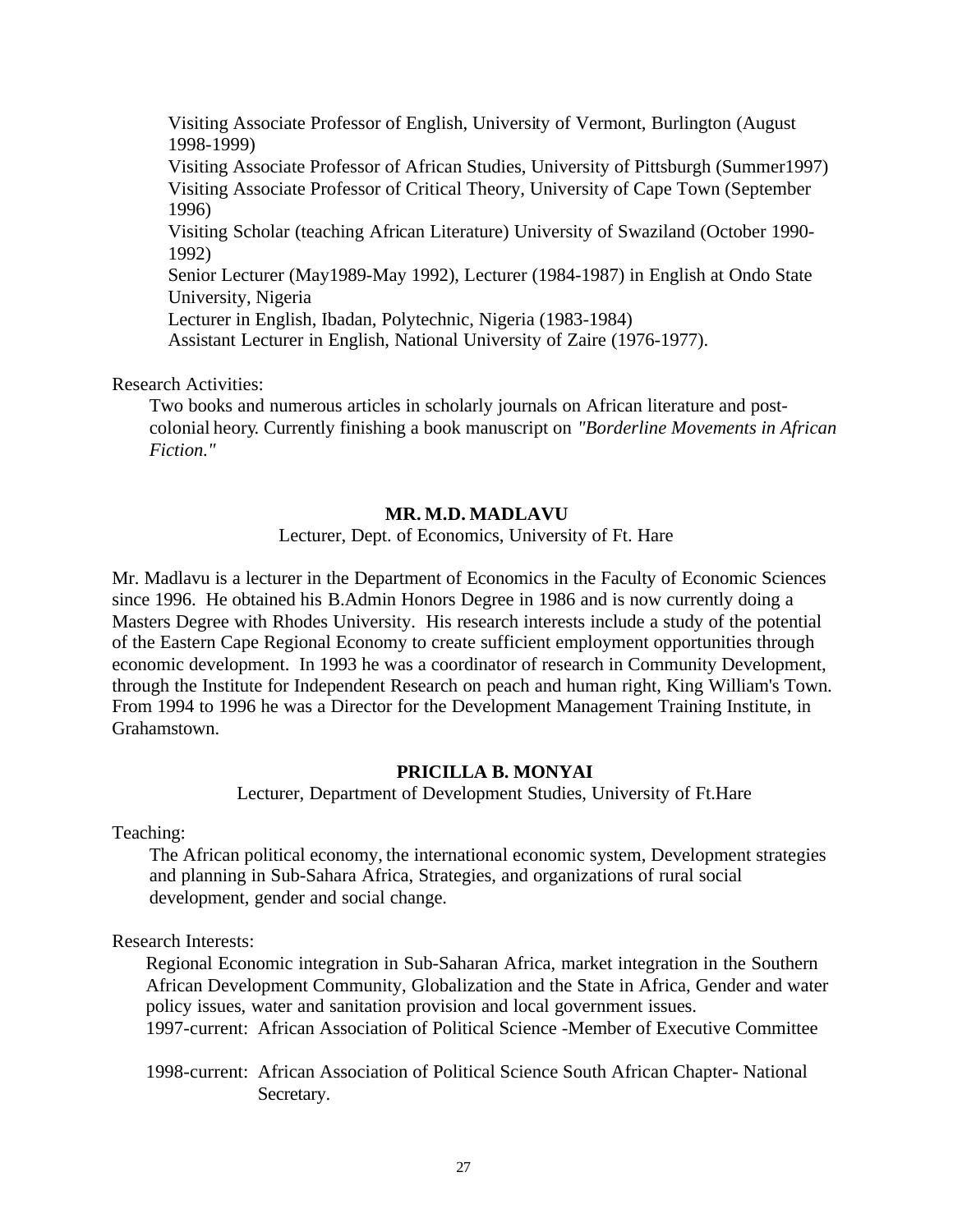1999-current: International South Group Network - Member of the International Coordinating committee.

#### **Ms. LULAMA THANDEKA NGALO-MORRISON**

Acting Director, Student Counseling Service, University of Ft. Hare

Ms. Ngalo-Morrison received her BA at the University of Fort Hare in 1972, her Masters in Special Education from the University of Ibadan in Nigeria and her Masters of Education in Guidance and Counseling from the University of Auckland in 1997. From 1997 to present, Ms. Ngalo-Morrison has been the acting director of the Student Counseling Service at the University of Ft. Hare in the Eastern Cape.

In addition to her degrees, Ms. Ngalo-Morrison has received training in New Zealand in the following:

Children and young persons and their Families Act - child protection issues; Facilitation skills development in sexual abuse counseling; Empowerment of the intellectually handicapped; Drug and alcohol abuse counseling; Counseling dissociating personalities; Institutional racism; And Grief counseling.

In addition to her current position, Ms. Ngalo-Morrison was the Executive Assistant to the Vice Chancellor of Ft. Hare in 1998, and worked at the National Woman's Hospital in New Zealand as a senior practitioner counselor, and in the Otara Medical Center in Otara New Zealand as a Social Worker/Counselor in 1992.

### **Western Cape:**

#### **LOURENS MARTHINUS DU PLESSIS**

Professor of Public Law at the University of Stellenbosch

**Lourens Marthinus du Plessis** is presently professor of Public Law at the University of Stellenbosch. He was formerly professor and Head of the Department of Philosophy of Law at the Potchefstroom University for Christian Higher Education (PU for CHE) and professor extraordinaire of Comparative and Public International Law at the University of the Western Cape. He obtained the degrees B Jur et Comm (1970), LLB **cum laude** (1972) and B Phil **cum laude** (1974) from the PU for CHE. In 1979 an LLD degree was awarded to him for a dissertation entitled *Die Juridiese Relevansie van Christelike Geregtigheid* (*The Juridical Relevance of Christian Justice*). He is the author of

- 7 books for the academic expert;
- 8 shorter academic monographs;
- 30 chapters in academic books;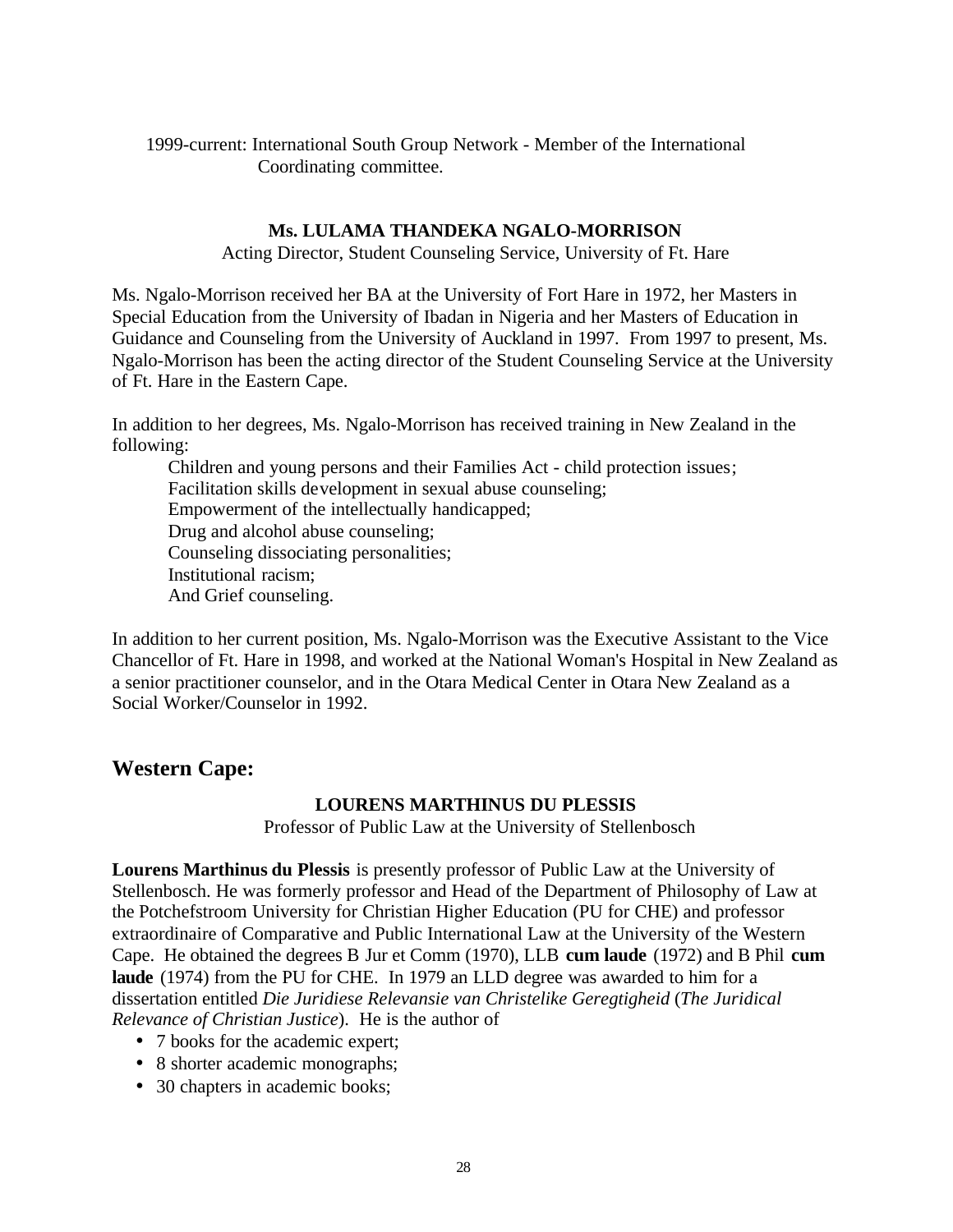- 5 research reports;
- 81 articles in scholarly journals;
- 6 book reviews.
- He has read 17 papers at international and 43 papers at national conferences and meetings.

His most well-known scholarly monographs are *Die Professionele Gedrag van die Juris* (*The Professional Conduct of the Jurist*) (Butterworths), *The Interpretation of Statutes* (Butterworths), *An Introduction to Law* (Juta) and *Understanding South Africa's Transitional Bill of Rights* (Juta) (co-authored by Hugh Corder). He is also the founding editor-in-chief of the *Stellenbosch Law Review*.

He is the recipient of various academic scholarships and awards including a University Travelling Fellowship of the Ernest Oppenheimer Memorial Trust (in 1995). He has been, since 1997, Director of the University of Stellenbosch / University of the Western Cape Research Unit for Legal and Constitutional Interpretation. The Unit was awarded to him by the Centre for Science Development of the Human Sciences Research Council on account of excellent research in the particular field.

He has also been a visiting professor at the University of Florida (College of Law) (1994 and 1998), the University of Hannover (1995) and Stanford University (School of Law) (1997). His has also written 190 popular and popular scholarly articles on topical issues in news magazines, collective works and in the daily press, and has published a series of discourses on the political future of South Africa entitled *Tien Perspektiewe* (*Ten Perspectives*) (Tafelberg). Prof Du Plessis shows a keen interest in topical issues and in particular in matters pertaining to the political situation in South Africa. In December 1977 he played a leading role in drafting the **Koinonia Declaration** in which various aspects of the Government's apartheid policies (as well as the Government's conduct with regard to the death of Mr Steve Biko) was profoundly criticised two weeks before a white general election. Much of his scholarly work is closely related to his socio-political interest. He was, for example, actively involved in the HSRC Sports and Intergroup Relations Investigations. In his capacity as editor-in-chief of the Potchefstroom based journal, *Woord en Daad* (*Word and Work*) (from 1981 to 1986) he strongly advocated the cause of political, constitutional and socio-economic transformation in South Africa. During July 1987 he visited three Western African countries under the auspices of the **Institute for a Democratic Alternative for South Africa (IDASA)** and was a participant in talks that were held with members of the then banned **African National Congress** (ANC) in Dakar, Senegal. In February 1989 he was once again part of a contingent of South African jurists who held talks with the ANC in Harare, Zimbabwe on the topic: **The Role of Law in a Society in Transition.** During 1993 he was actively involved in the **Multi-party Negotiating Process** at the World Trade Centre, Kempton Park, chairing the **Technical Committee on Fundamental Rights during the Transition**. He was furthermore a member of the **Council** of the **University of the North** and President of the **Law Teachers' Society**. He is also member of the **Magistrate's Commission** established in terms of the Magistrates Act of 1993.

On 3 December 1971 he married Wina (Steyn) and the couple has three daughters: Carien, Anné and Elmien. In his free time Prof Du Plessis likes to go hiking, to see art films and to listen to classical music.

#### **THANDI LEWIN**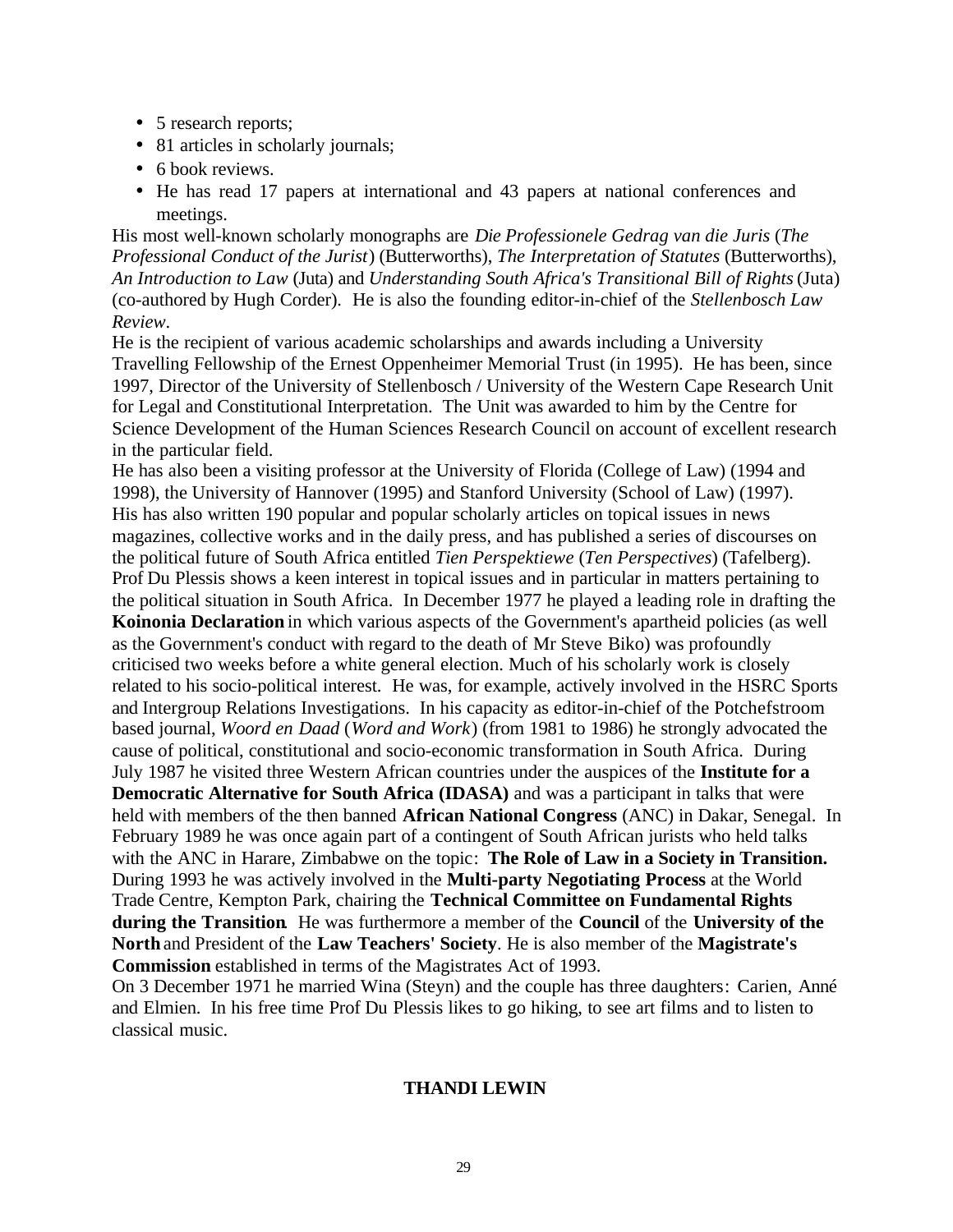#### Head: Transformation Office, University of Capetown

Former student, Ms Thandi Lewin, has been appointed UCT's Transformation Officer. Since Ms Lewin's appointment, the post has been centralized within UCT's administrative structure reporting to the Deputy Vice-Chancellor responsible for transformation, Professor Dan Ncayiyana.

"Transformation for me is something that is constantly contested, and understood differently by different people. I believe that to transform effectively, we all have to accept a radical change in outlook. To some extent this is already happening at UCT, but there is a lot more thinking and challenging to be done," said Ms Lewin.

In order to facilitate the transformation process at UCT, Ms Lewin's is responsible for administering and supporting the University Transformation Forum Executive Committee (UTF Exco) and its working groups. One of the key challenges of 1998 is to transform the structure itself into an institutional forum.

The Higher Education Act, which became law at the end of last year, requires every tertiary institution to establish an institutional forum that represents all sectors of its community. The UTF Exco broadly fits this description, and has agreed to become this structure. However, to do this Ms Lewin believes the UTF Exco will need to become much more interactive with mainstream structures within UCT.

"The UTF Exco has taken up a number of major issues such as the restructuring of Council, proposing a new model for student governance, and tackling the problems of institutional culture, but it is slow to make decisions. It is, however, the most broadly representative body at UCT, and therefore extremely important. We have to work out a way of fulfilling our mandate within the limited capacity that we have, and interacting with other transformation-related activities happening across campus," said Ms Lewin.

As Transformation Officer, Ms Lewin is also responsible for providing support to all sectors represented at UTF Exco to ensure that they are able to participate fully in discussions. She also hopes to extend and increase communication between transformation structures and the rest of campus, and hopes that the University community will raise issues with her office.

An important part of Ms Lewin's work is the Institutional Culture Working Group. "This is an extremely important structure that is dealing with incredibly complex issues. My hope is that we can work out effective ways of improving this campus to create a place in which everyone is happy and fulfilled in what they do. This group is going to have to be proactive in the way we tackle things, but will also be listening carefully to people around campus, to find out what they are saying and what their problems are," said Ms Lewin.

Ms Lewin graduated from UCT with a degree in history and politics in 1995. As a student she was very involved in transformation issues and was a member of the Students' Representative Council (SRC) which helped form the UTF Exco. She was a member of UCT's SRC during her second and third years of study and she also served on the national executive committee of the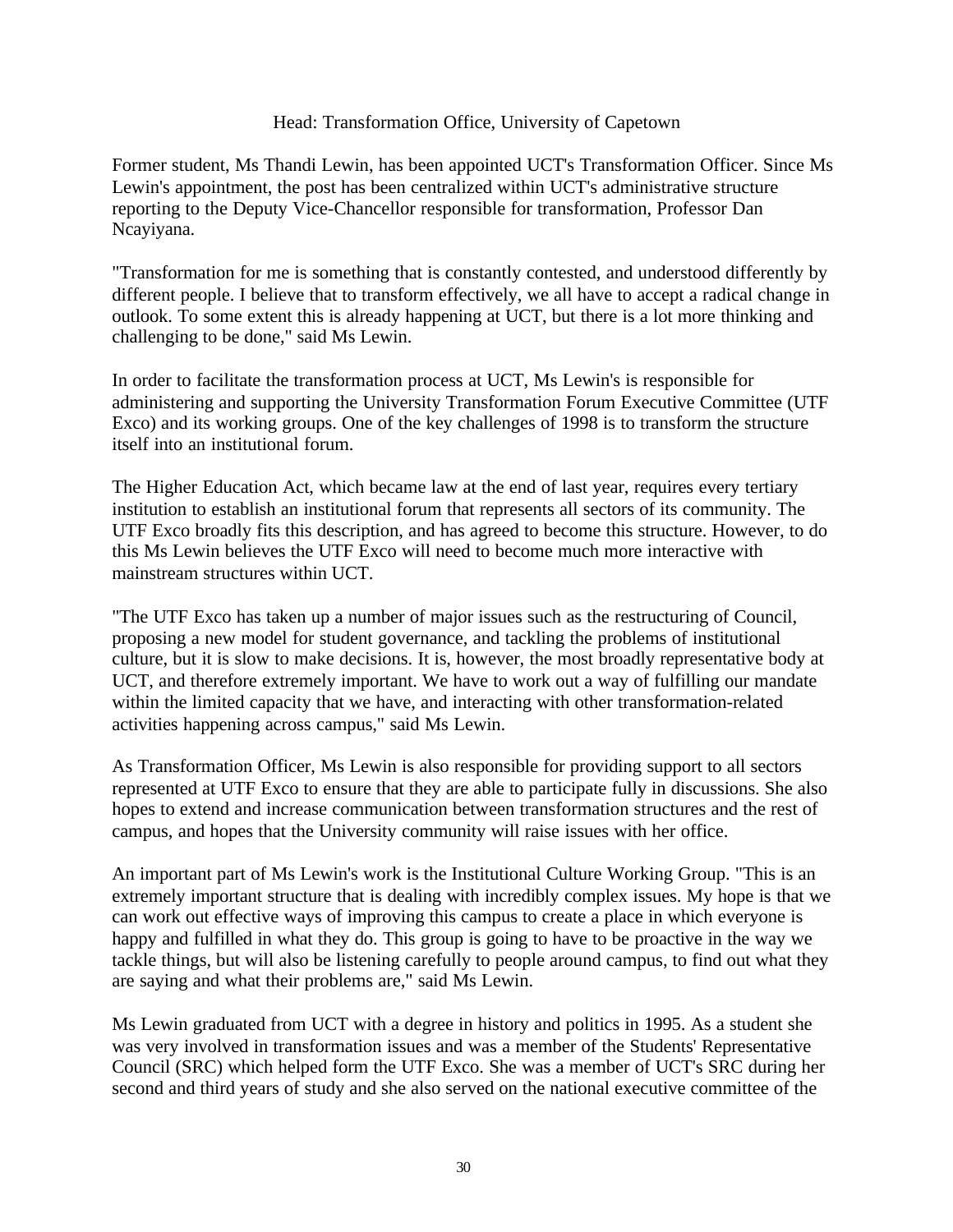South African Universities' SRC (SAU-SRC). Since graduating, Ms Lewin has worked for the Forum for African Women Educationalists South Africa (FAWESA), a network of women educationalists that works with gender equity issues in education.

#### **PROFESSOR PHILIP NEL**

Vice-Dean of the Faculty of Arts, and Professor of Political Science at the University of Stellenbosch

Philip Nel is Vice-Dean of the Faculty of Arts, and Professor of Political Science at the University of Stellenbosch, where he teaches International Political Economy, Theory of International Relations, and Methodology of the Social Sciences. He runs a BA and a MA in International Studies, and is engaged in research on multilateralism in South Africa's foreign policy, the international politics of science and technology, and on globalisation and its effects on the nation state. He has been visiting Professor in Germany and Japan, and serves on the editorial board of two international journals: *Global Governance* (USA) and *Global Society* (UK).

#### **ANTON PAUW, NATURALIST**

*(Mr. Pauw will be presenting a talk to you at Rondebosch Farm, June 25)*

Anton is currently conducting research towards a Ph.D. on the role of animal-plant interactions in plant conservation and has recently received the South African Association of Botanists Young Scientists Award. He was previously employed as a biologist by the BBC Natural History unit in Bristol where he was involved in the making of several films including Wolves and Bison, The Private Life of Plants and Bat-eared Foxes. He was the scientific advisor and assistant producer for Mountain of the Sea, a documentary on the natural history of Table Mountain. His latest publication together with Steve Johnson, " Table Mountain – A Natural History " illustrates his exceptional photographic and writing skills.

#### **WILHELM JOHANNES VERWOERD**

*(Mr. Verwoerd will be speaking to you on June 23)*

Birth: February 21, 1964, Pretoria, South Africa

**Citizenship**: South African

**Marital Status**: Married to Melanie Fourie, with two children: Wilmé (9), Wian (7)

#### **Education:**

- 1. 1984 BA (Philosophy, Psychology, Theology) (cum laude), University of Stellenbosch, South Africa;
- 2. 1985 BA Honnours (Philosophy) (cum laude), University of Stellenbosch, South Africa;
- 3. 1989 MA (Philosophy) (cum laude), University of Stellenbosch, South Africa;
- 4. 1990 MA (Philosophy, Politics, Economics), University of Oxford, United Kingdom.
- 5. 1998- : Ph.D candidate, Department of Philosophy, University of the Witwatersrand.

#### **Teaching Experience and Employment:**

July 1990 – June 1996: Lecturer in Political Philosophy and Applied Ethics, Department of Philosophy, University of Stellenbosch (teaching introductory courses in Political Philosophy and Ethics; undergraduate courses on Human Rights, Contemporary Political Philosophy, Applied Ethics, Philosophy and Feminism; a graduate course on Development Ethics);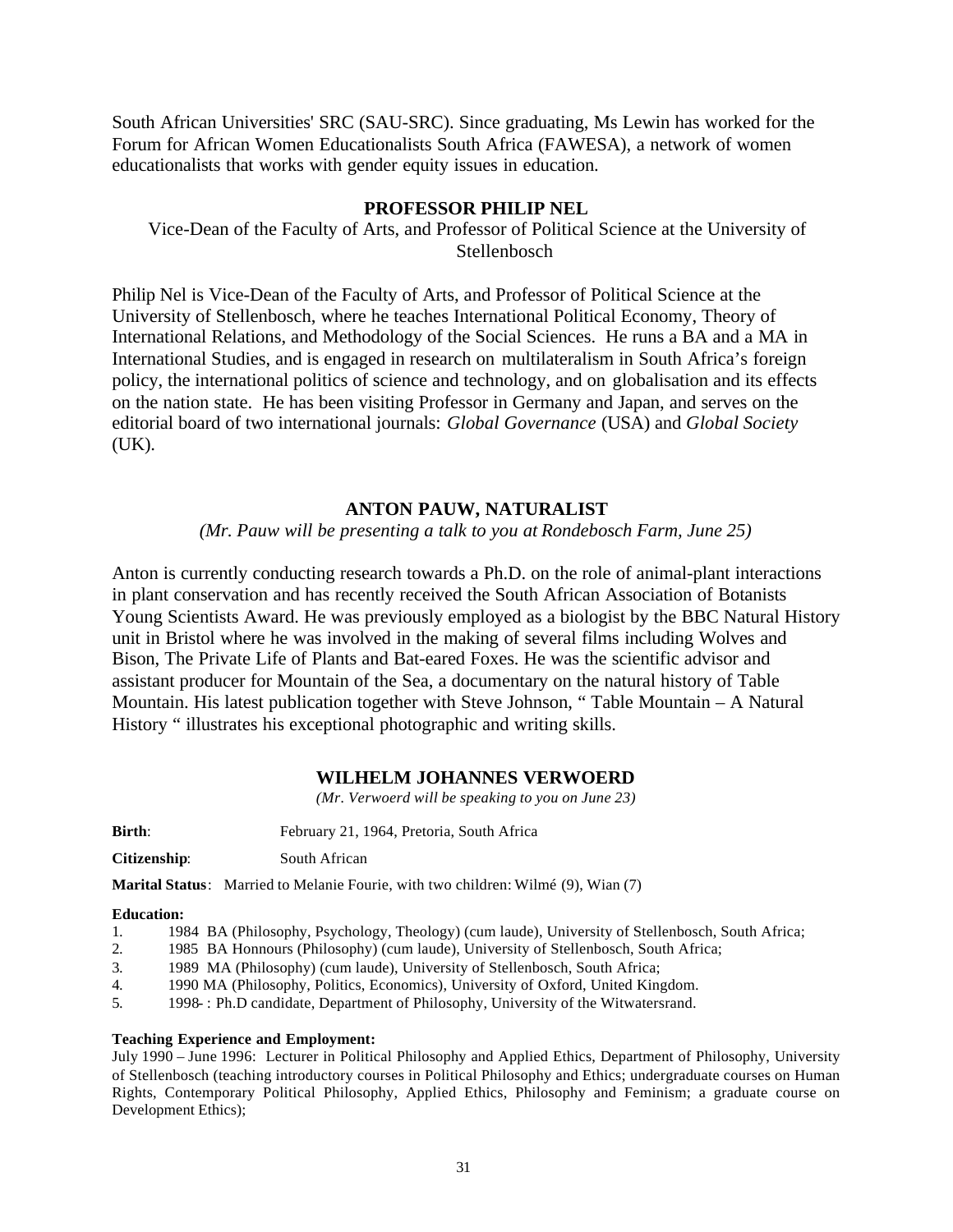July 1996 – December 1997: Researcher for the Truth and Reconciliation Commission (TRC), Cape Town, South Africa;

January 1998 - : Lecturer in Political Philosophy and Applied Ethics, Department of Philosophy, University of Stellenbosch; part time researcher for the TRC (January 1998 – July 1998).

#### **Publications:**

1996:

"Tensions between my fatherhood and feminism", *Agenda*, 28, 83-93.

"Continuing the discussion: reflections from within the TRC", *Current Writing*, **8** (2), 66-85.

1998:

"After Confession: Restitutional Options" in *Confession & Reconciliation: A Challenge to the Churches in South Africa*, CW Du Toit (editor), Pretoria: Research Institute for Theology and Religion, University of South Africa, pp. 117-131.

Contributing to the following chapters in *The South African Truth and Reconciliation Commission Report*, Volumes  $1 - 5$ . (Cape Town: Juta & Co.):

Volume 1:, Chapter 4 The Mandate (co-drafter); Chapter 5 Concepts and Principles (main drafter);

Volume 4: Chapter 11 Compulsory Military Service (main drafter);

Volume 5:Chapter 7 Causes, Motives and Perspectives of Perpetrators (co-drafter), Chapter 8 Recommendations (co-drafter), Chapter 9 Reconciliation (main drafter).

1999:

"Justice after Apartheid: Reflections on the South African TRC" in R Brooks (editor) *When sorry isn't enough: The controversy over apologies and reparations for human injustices*. New York: New York University Press. (Spring 1999)

"Individual and/or Social Justice? The South African Truth and Reconciliation Commission", *European Journal of Development Research* (special edition on *Violence, Development and Ethical Choice*) 11(2): 115-140.

"Toward the Truth about the TRC: A Response to Key Moral Criticisms of the South African Truth and Reconciliation Commission", *Religion & Theology* **6** (3), 303-324.

**2000:**

*Truths Drawn in Jest: Commentaries on TRC Cartoons*, edited by WJ Verwoerd & CM Mabizela. Cape Town: David Phillip. (April)

"The Life and Times of the TRC", with Antjie Krog and Chief Mabizela, in WJ Verwoerd & CM Mabizela (editors).

"Signposts and Pitfalls on our Reconciliation Road", in WJ Verwoerd & CM Mabizela (editors).

*Looking Back Reaching Forward: Reflections on the South African Truth and Reconciliation Commission,* C Villa-Vicencio & WJ Verwoerd (editors). Cape Town: UCT Press/London: Zed Books.

"Towards the recognition of *our* past injustices", in C Villa-Vicencio & WJ Verwoerd (editors).

"Writing the TRC Report" (with C Villa Vicencio) in R Rotberg and D Thompson (editors) *Truth vs Justice: The Moral Efficacy of Truth Commissions*. Princeton: Princeton University Press and World Peace Foundation. (July)

**Papers at International Conferences (\* as invited speaker):**

1997. "*Justice after Apartheid? Reflections on the South African Truth and Reconciliation Commission"*, Fifth International Conference on Ethics and Development, Madras, India.

1998: *\* "Key tensions underlying the writing of the Final Report",* Conference on the South African Truth and Reconciliation Commission, The World Peace Foundation, Boston, USA and Harvard University, Somerset West, South Africa.

- *\* "How did the TRC define 'reconciliation'?",* Evaluating the South African Truth and Reconciliation Commission. University of Sussex, England.
- *\* "Oorlogstrauma, Versoening en die WVK",* Die Helende Funksie van Oorlogsliteratuur (Departement Afrikaans en Nederlands, Universiteit van Kaapstad, Department Nederlands, Universiteit van Amsterdam). Kaapstad, Suid-Afrika.

\*1999. "*Moral Criticisms and Replies: on the South African Truth and Reconciliation Commission*", Dilemmas of Reconciliation Conference, University of Calgary, Calgary, Canada.

#### **Papers at National Conferences:**

- 1996*. "Confession time for (many) philosophers in South Africa?"*, Annual Conference of the Philosophical Society of Southern Africa, Stellenbosch.
- 1998. *"On moral responsibility for (politically motivated) human rights violations",* Annual Conference of the Philosophical Society of South Africa, Port Elizabeth.